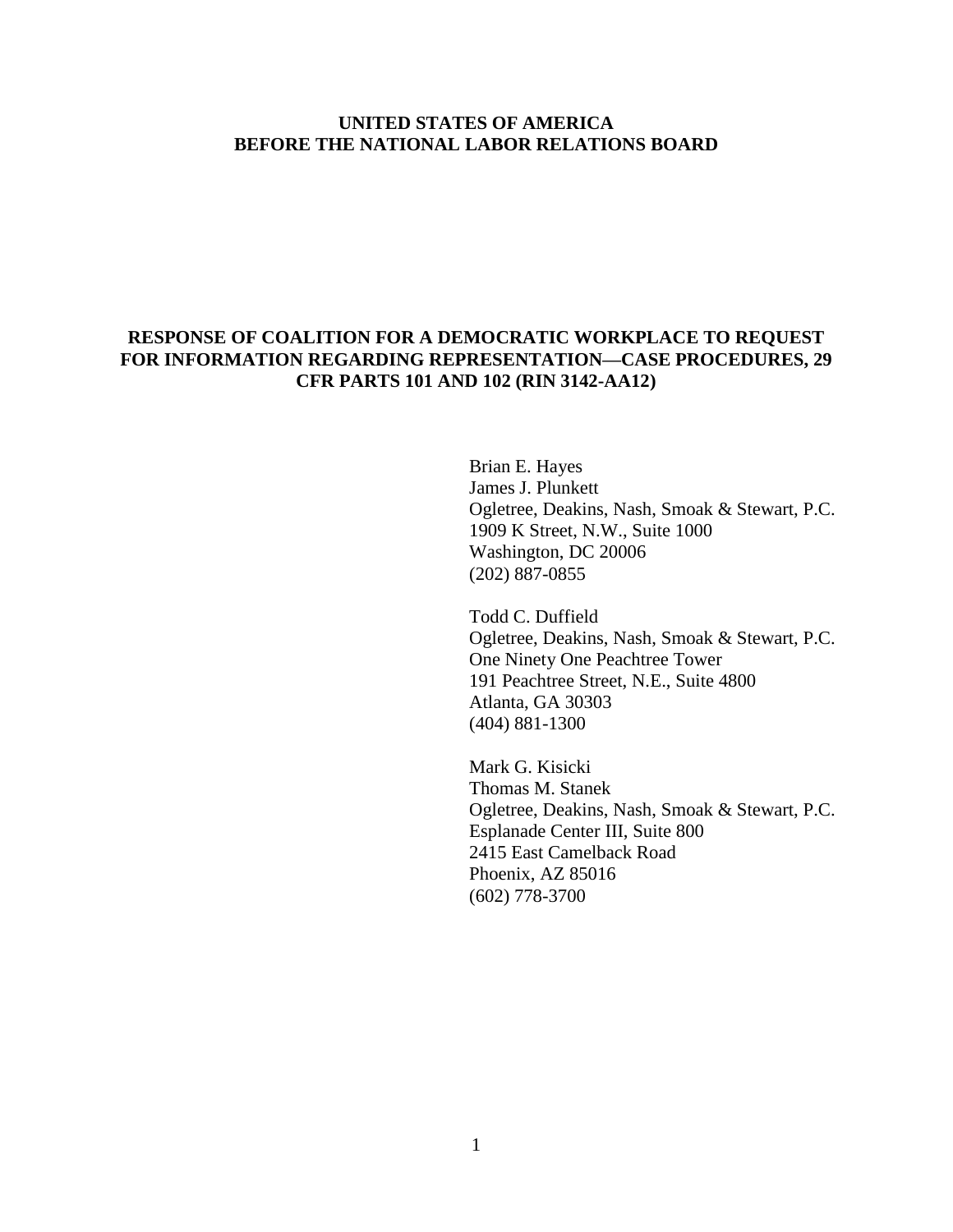#### **I. Introduction.**

On behalf of its members, the Coalition for a Democratic Workplace ("CDW" or "the Coalition") submits these comments in response to the National Labor Relations Board's ("NLRB" or the "Board") Request for Information regarding the representation election procedures, with particular focus on the 2014 amendments to the Representation—Case Procedures, 29 CFR parts 101 and 102 (the "Amended Rules"). The CDW encompasses hundreds of employer associations, individual employers, and other organizations that together represent millions of businesses of all sizes and employ tens of millions of individuals working in every industry and every region of the United States.<sup>1</sup>

The Board should rescind the Amended Rules because they have accomplished nothing but speeding up, by about two weeks, the time period within which employees vote on whether to be represented by a union. The Board has elevated speed above Congress' express desire for full and lively debate during union organizing campaigns.<sup>2</sup> Nothing in the text of the National Labor Relations Act ("Act") directs the Board to conduct elections at the earliest possible moment unions might desire. But the Amended Rules do not merely shorten the time for the debate Congress sought to foster – they limit employers' ability to know and identify who their statutory representatives are *before the election* by eliminating almost all pre-election representation hearings where, consistent with the dictates of the Act, such issues historically have been resolved. The Amended Rules' single-minded focus on speed also precludes employees from knowing, before votes are cast in the election, with which of their co-workers they will ultimately be grouped for collective bargaining purposes. Moreover, the Amended Rules stifle full and robust debate by imposing onerous requirements on employers on unreasonably expedited schedules and occupying their resources during the crucial campaign period. Employers, unlike unions, have businesses to run and employees whose livelihoods depend on them doing so in an efficient and profitable manner.

Damage to the robust debate Congress sought to foster is not merely an inadvertent byproduct of the Amended Rules. It is the reason the Board adopted them. Although the Board majority refused to acknowledge their true motive, then-Member Hayes spotlighted that fact when he dissented to the Board's first proposed iteration of the Amended Rules in 2011: "[m]ake no mistake, the principal purpose for this radical manipulation of our election process is to minimize, or rather, to effectively eviscerate an employer's legitimate opportunity to express its views about collective bargaining."<sup>3</sup> By curtailing employees' opportunity to hear their employers' perspective and gather information from sources other than the unions attempting to represent them, the Board majority, like most every observer at the time, expected the Amended Rules to reverse the year after year, decades-long decline that unions have experienced in representing American workers.

<sup>1</sup> CDW and its members have a unique and significant interest in the Board's election procedure regulations: CDW filed comments and presented oral testimony in both 2011 and 2014 when changes to the election procedures were proposed, and was also a named plaintiff in the 2015 legal challenge to the rule in the United States District Court for the District of Columbia.

<sup>2</sup> *See Chamber of Commerce v. Brown*, 554 U.S. 60 (2008) (NLRA reflects policy judgment of Congress "'favoring uninhibited, robust, and wide-open debate in labor disputes,' stressing that 'freewheeling use of the written and spoken word . . . has been expressly fostered by Congress and approved by the NLRB.'"(*citing Letter Carriers v. Austin*, 418 U. S. 264, 272–273 (1974).

<sup>3</sup> 76 Fed. Reg. 36,812, 36,829 (2011).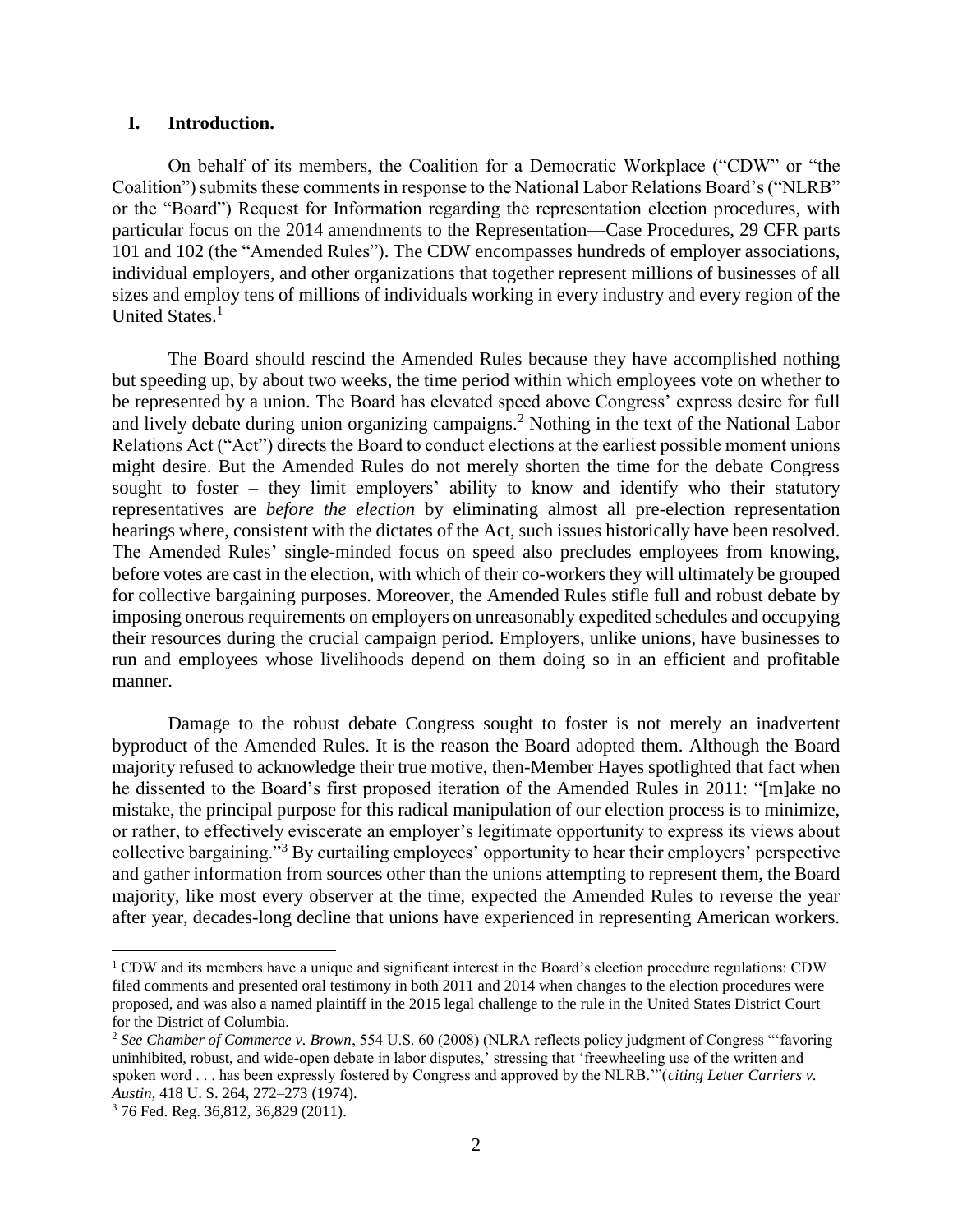Not surprisingly, that decline began shortly after Congress adopted Section 8(c) of the Act in the 1947 Taft-Hartley amendments and employees began to be exposed to something other than onesided campaigns. The obvious but unstated motivation for the Amended Rules was to reverse that decline, and because the Board could not remove Section 8(c) from the Act, it adopted the Amended Rules to eviscerate it.

In short, the Amended Rules' focus on speed – putting elections on a three-week clock – does not advance industrial democracy. Rather, they undermine employers' statutorily-protected 8(c) rights, unnecessarily strain resources of all stake-holders (including the Board), confuse voters on election day, and result in post-election uncertainties and litigation. Indeed, since the Amended Rules have been in place, CDW members have reported:

- Limitations on their abilities to effectively communicate with employees regarding the pros and cons of unionization.
- Significant difficulty in filing a thoughtful, comprehensive Statement of Position within the rigid seven day time frame.
- Application of the Amended Rules to favor unions for the purpose of limiting employees' rights to refrain from organizing.
- Too much discretion granted to Regional Directors with little or no guidance leading to inconsistent application of the Amended Rules.
- Considerable confusion as to the composition of the bargaining unit on election day.
- Employee complaints concerning dissemination of their private contact and work-related information.

All of these burdens have been accompanied by no benefit in terms of improved communications with employees or elections conducted more fairly. Therefore, the Board should rescind the Amended Rules, or make significant changes to them in order to make them fairer and consistent with Congressional intent.

# **II. The Board Should Rescind The Amended Rules Because The Burdens And Limitations They Impose Are Not Justified, Or It Should Modify The Amended Rules To Better Effectuate The Act's Policies.**

The Board adopted the Amended Rules on the unsupported premise that elections needed to be expedited. However, before the Board adopted the Amended Rules, the median time between the filing of a petition and the election was 37 days, just slightly more than five weeks.<sup>4</sup> Given what logistically needed to be accomplished to ensure the election proceeded on schedule, and the importance of full and robust debate, 37 days was an eminently reasonable time following the filing of a petition to the election itself. But by limiting employers' time at every step in the process,

 $\overline{\phantom{a}}$ <sup>4</sup> 77 Fed. Reg. 25,548, 25,565 (2012).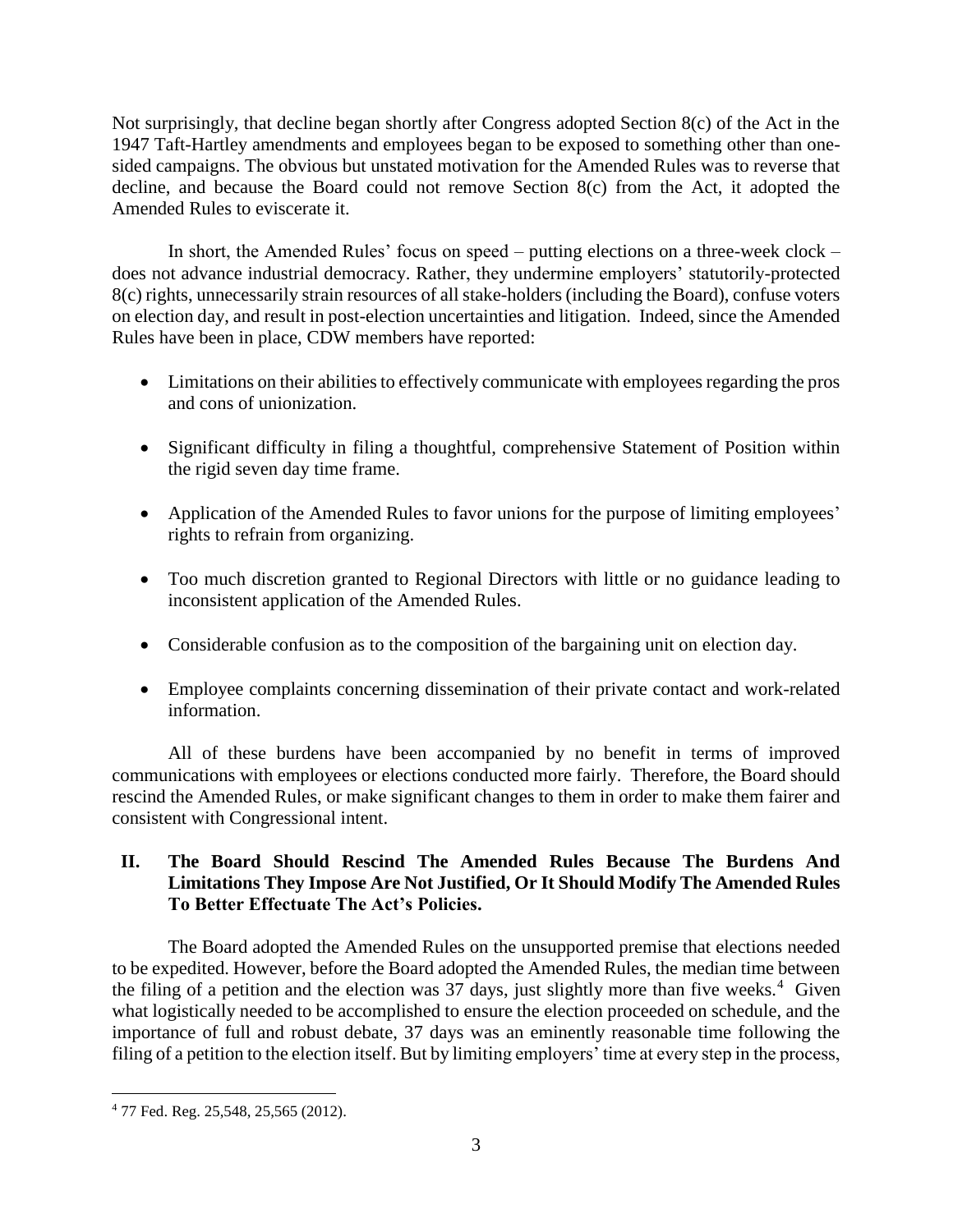precluding the resolution of most issues during a representation hearing, and preclusion of any Board review before the election, the NLRB has unnecessarily reduced that time period from 37 days to just 23 days to the detriment of employers, employees, the election process and the goal of creating stable bargaining relationships.

The Board never provided a compelling rationale for why reducing election campaigns to approximately three weeks was an important policy objective. Although the Board highlighted the unusual cases that took far longer than the median 37 days to resolve, it never clearly articulated why elections should be held in less time. As Member Hayes commented in 2011, the Board's *real* reason for adopting the Amended Rules was to eviscerate employers' Section 8(c) rights and help unions win more elections. $5$ 

Yet the burdens and restrictions the Amended Rules impose remain. These burdens and restrictions exist largely to trap employers who cannot meet the Board's unrealistic timeframes. In one Board case, an employer's technical problems that delayed the filing of its Statement of Position by 10 minutes resulted in the Board finding that the employer had waived the issues it attempted to raise. The Board's approach demonstrates that it cares far more about speed and imposing burdens on employers than on discharging its obligation under the Act to certify *appropriate* bargaining units to ensure meaningful collective bargaining can occur. Placing speed above establishing appropriate bargaining units, which are crucial for meaningful bargaining, does great harm to the Act.

As *UPS Ground Freight* demonstrates, the Board's focus on speed has been counterproductive: although the election was hastily held on the Board's expedited time frame and employees *voted* quickly, the case lingered and the employees' votes were not certified for nearly 18 months.<sup>6</sup> It is meaningless to have the right to vote on an expedited basis when that vote is not counted for over a year. Similarly, it is meaningless for employees to have the right to vote three weeks after a petition is filed if they do not have the opportunity to participate in a full and robust debate and become educated about *how* they vote.

Indeed, in *UPS Ground Freight*, then-Chairman Miscimarra described some examples of the Amended Rules' unfair and inappropriate consequences:

> (i) dramatically accelerating litigation timetables; (ii) denying reasonable requests for modest extensions of time; (iii) giving the party a mere 7 days (extended here by one business day) to prepare a comprehensive Statement of Position; (iv) giving the party a mere 8 days (also extended here by one business day) to prepare and present testimony and documentary evidence in a hearing; (v) requiring a party to participate in the hearing for an extended period of time, on a single day, beyond normal business hours; (vi) denying a party's request to adjourn the hearing, at roughly 7 p.m., in order to permit the party to prepare its oral argument overnight; and (vii)

<sup>5</sup> 76 Fed. Reg. 36,812, 36,829 (2011).

<sup>6</sup> *UPS Ground Freight, Inc. & Teamsters Local 773*, 365 NLRB No. 113 (2017).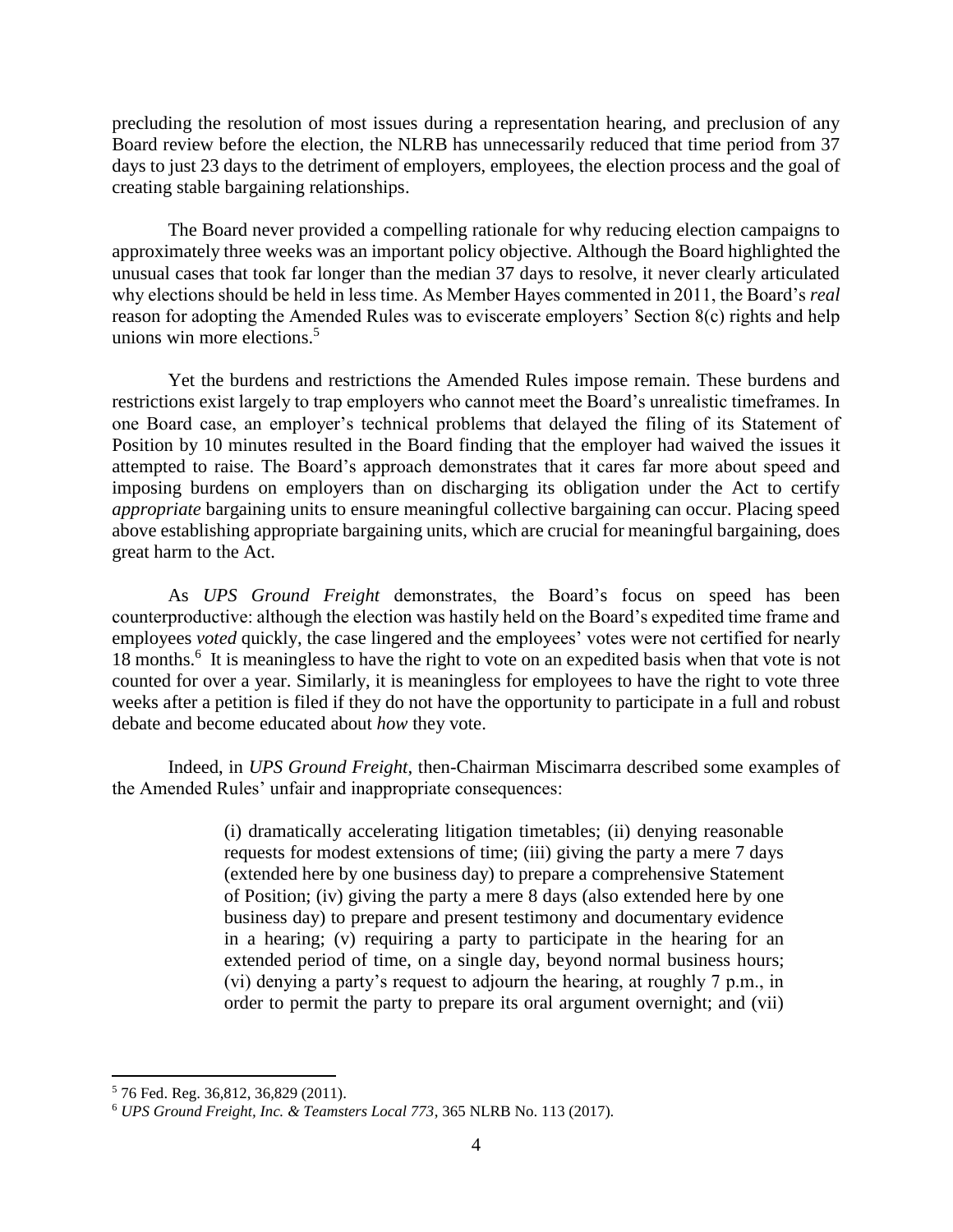giving a party a mere 30 minutes, at the end of a long hearing day, to prepare its oral argument.<sup>7</sup>

The Amended rules have imposed incredible costs and burdens on employers and have done damage to the full and robust debate regarding unionization that Congress sought to foster.

#### **A. The Board Should Change The Statement Of Position Requirements.**

1. The Board Should Rescind The Amended Rules' Statement Of Position Requirements Because They Unjustifiably Require Employers To Locate, Compile, And Analyze Substantial Amounts of Information In An Unreasonably And Unnecessarily Short Time.

The Board should rescind the Amended Rules' Statement of Position requirements. These requirements shorten the time after an election petition is filed and a representation hearing is held and simultaneously impose substantial notice and pleading requirements on employers. Moreover, beyond imposing pleading obligations on unreasonable timeframes, the Amended Rules are draconian in punishing any employer shortcoming or violation. Before the Board adopted the Amended Rules, its longstanding practice generally provided employers eight or nine days – the full time between the petition filing and the scheduled representation hearing – to gather information necessary to evaluate and raise issues regarding the petition at the representation hearing. Employers had no pre-hearing pleading obligations.

The Amended Rules changed that practice by requiring employers to file a comprehensive Statement of Position within seven days of the Board's Notice of Petition for Election (in the absence of a stipulated election agreement).<sup>8</sup> The employer's Statement of Position must address a litany of topics, including all questions of statutory and discretionary jurisdiction, labor organization status, contract bar and other election bars, the appropriate unit, multi-facility and multi-employer unit scope, the statutory employee status of individuals constituting more than 20 percent of the petitioned-for unit, the use of eligibility standards other than the normal standard, whether the employer's business is about to close or whether it is expanding and does not yet have a substantial and representative employee complement, whether the employer is a seasonal operation, and whether there are any professional employees in the unit who must be given their statutory electoral option.<sup>9</sup> The Statement of Position must also address the employer's position on any contested eligibility and inclusion issues, include an initial employee list, and state preferences on election details.<sup>10</sup> The failure to raise an issue in the Statement of Position results in waiver, precluding employers from later raising or litigating that issue at the representation hearing or at any other stage in the pre-election process. $^{11}$ 

Based on nearly three years of experience with the Amended Rules, many of CDW's member employers who have received representation petitions report that these added obligations

l

<sup>7</sup> *Id.*

<sup>8</sup> 79 Fed. Reg. 74,308, 74,361 (2014).

<sup>9</sup> *Id.* at 74,442.

<sup>10</sup> *Id.*

<sup>11</sup> *Id.* at 74,442-74,443.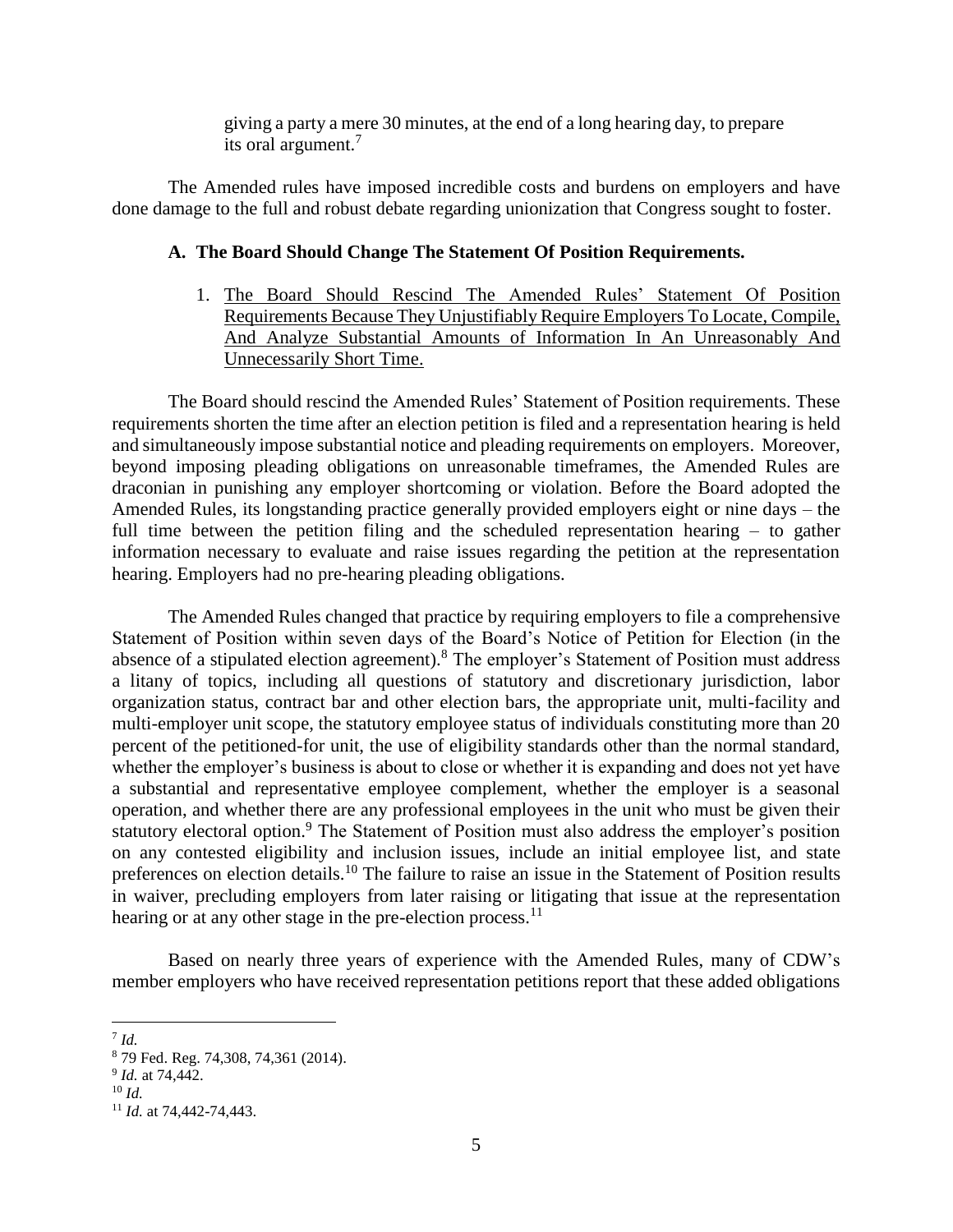have imposed substantial burdens on them to locate, compile, and analyze significant amounts of information in an unreasonably and unnecessarily short time. Errors are common, as reasonable people would expect when there is inadequate time to complete required tasks. Such errors and incomplete work do a disservice to the election process and all stakeholders, simply for the sake of rushing to an election.

Unlike unions, which exist and are staffed specifically to organize and represent employees, employers staff their operations to efficiently provide goods or services to customers, not in anticipation of running union campaigns. Gathering and analyzing the information required to prepare the Statement of Position requires work that supervisors must do in addition to fulfilling their regular job responsibilities.

Moreover, CDW members have reported on the difficulties associated with *when* the election petition is filed. When a representation petition is served on a Friday afternoon, it may not actually be received and reviewed until Monday (or later in the week if Monday is a holiday or a day the supervisor on whom it is served is off work due to vacation, illness or other personal reasons). In such a case, the employer has less than five full days to retain counsel, gather the information necessary to evaluate the issues presented by the petition, and prepare its Statement of Position. Relatively few employers have experience responding to representation petitions and even fewer have the available resources ready to dedicate to representation proceedings. Rather, most employers lack experience with representation proceedings. Often employers do not have established relationships with labor counsel and need time to identify and retain labor counsel to educate and help guide them through the complicated election process. Regardless of their experience in responding to representation petitions and their resources, however, all employers face significant challenges in attempting to prepare a complete Statement of Position within the limited time required by the Amended Rules.

Although the Board exists to effectuate the purposes of the Act, and administration of the Act depends upon correct representation and unit determinations, the Amended Rules are drafted to give unions every opportunity to win representation elections rather than give the Board the opportunity to correctly resolve important representation and unit issues. In fact, the Amended Rules changed the nature of representation hearings from neutral fact-finding to litigated adverse proceedings. For example, rather than fostering the Board's role in establishing appropriate units, the Amended Rules treat unit issues as litigation positions, which presume that units proposed by unions are appropriate, and preclude employers from ever raising legitimate unit issues (or any other issues) that were not raised in the Statement of Position.<sup>12</sup> The Board undermines its important role and does terrible disservice to the Act when it elevates speed over accuracy and the fundamental policies of the Act.

For several years following *Specialty Healthcare*, the Board had so limited employers' ability to challenge proposed units because most any unit a union proposed was deemed appropriate.<sup>13</sup> However, the Board's recent return to its longstanding community-of-interest standard in *PCC Structurals* moves the focus from the extent of the union's organizational efforts (i.e., the unit it proposed in the petition) to the myriad of community-of-interest factors the Board

<sup>12</sup> *Id.*

<sup>13</sup> *See Specialty Healthcare & Rehab. Ctr. of Mobile*, 357 NLRB 934 (2011).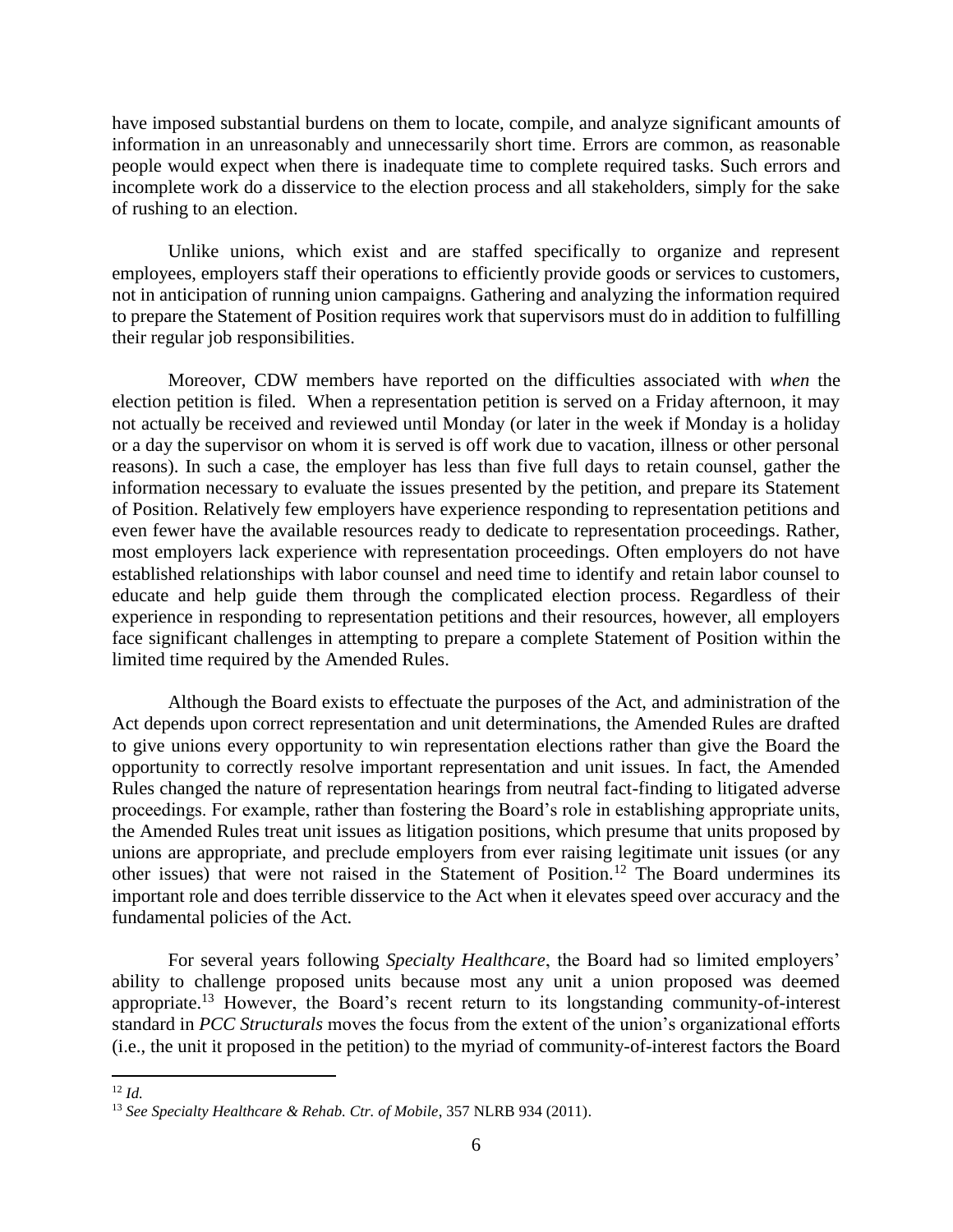has identified in hundreds of cases over dozens of years.<sup>14</sup> There is no legitimate reason that employers should be required to conduct that analysis – which is crucial to ensure that the unit that votes in the election and will be certified if the union prevails is appropriate – on the unrealistic timeline required by the Amended Rules to prepare a Statement of Position. Moreover, the penalty the Amended Rules impose on employers for failing to raise an issue in the Statement of Position is waiver, which might benefit unions in their effort to craft a unit that will vote for union representation, but undermines the Act's purpose of establishing appropriate units.

Furthermore, as discussed below, the Amended Rules place the obligation of filing a prehearing Statement of Position on the wrong party: it should fall on a *petitioning union* to establish that the unit it seeks to represent is an appropriate one, not on the responding employer to prove that unit is inappropriate. The extent of the unfairness of the Amended Rules is underscored by the comparatively meager amount of information that unions must submit before the representation hearing. Unions often campaign for months before filing a petition and have an indefinite amount of time to gather support and communicate with employees. When unions are ready for the Board to hold an election, they are only required to file a one-page petition that provides a short description of the proposed unit, a statement that the unit is appropriate, some minimal election preferences, and an address and agent information. During the eight days prior to the hearing, the unions' sole obligation is to (continue to) prepare for the representation hearing. Meanwhile, during that same time period, employers must negotiate the possibility of a stipulated election agreement with the assigned Board agent, draft and file a burdensome Statement of Position, attempt to communicate with employees, *and* prepare for the representation hearing. There is no convincing reason why employers should have to submit substantially more information than unions and in such an arbitrarily short time period.

It is truly difficult to hypothesize a more egregious example of the Amended Rules' unfair and unequal treatment of unions and employers than its imposition of a preclusive penalty on issues not raised prior to the hearing on employers but not on unions. The Amended Rules strictly precludes employers from raising issues at the hearing that they do not address in the Statement of Position. Fairness and neutrality would seemingly demand that the same broad preclusive penalty be imposed on unions for issues they do not address in the petition. Yet the Rule permits unions to amend the petition *sua sponte during the representation hearing* without any showing of good cause.<sup>15</sup> This means unions, but not employers, can raise issues at the representation hearing that they did not raise in their pre-hearing paperwork. It is a blatant violation of employers' due process rights for the Board to arbitrarily give unions the right to raise new issues during the hearing while denying employers that same right.

The Statement of Position requirements also impose consequential damage that is devastating to employee free choice: they so preoccupy employers and strain their resources that they cannot adequately mount effective educational campaigns to communicate information to

<sup>14</sup> *See PCC Structurals*, 365 NLRB No. 160 (2017).

<sup>15</sup> *See* 79 Fed. Reg. at 74,443.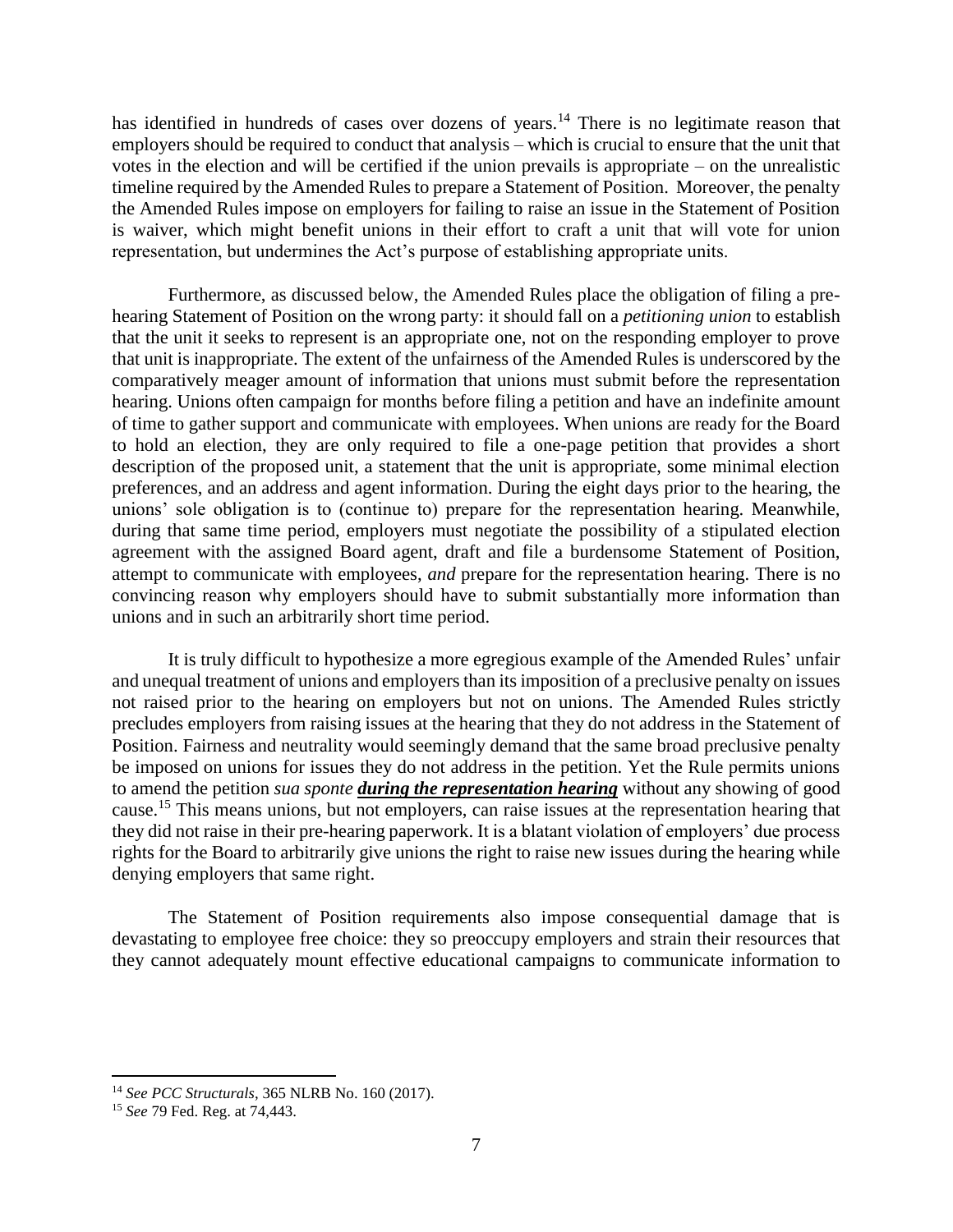employees. Employers have the right to engage in protected speech prior to an election, but that right is meaningless if they do not have sufficient time to exercise it.<sup>16</sup>

The short time the Amended Rules provide for employers to gather, evaluate, and submit all of the information necessary to identify and raise issues regarding the petition is needlessly short and inflexible. Employers do not have indefinite resources and manpower. The Board cannot reasonably expect employers to retain counsel, become educated about the Board's election process, identify their supervisors, gather, evaluate and submit a detailed Statement of Position, prepare for the representation hearing, spend time negotiating a potential stipulated election agreement, and jumpstart an educational campaign in eight days. Requiring employers to do so places them at a significant disadvantage in the election process and deprives them of their free speech rights under Section 8(c) of the Act. It also deprives employees of their right to hear both sides of the issues and to ultimately make an informed decision as to whether the union should be their bargaining representative.<sup>17</sup>

#### 2. Unions, Not Employers, Should Be Required To Submit A Statement Of Position.

The CDW proposes that, should the Board choose to retain the Statement of Position requirement, it should be assigned to the petitioning union, not employers. The Board should require unions, as the petitioners, to serve a Statement of Position on the applicable region and all parties along with the petition and showing of interest. It is appropriate for the Board to place the burden of submitting a Statement of Position on unions because they are the petitioning parties and the proponents of the petitioned-for bargaining unit, its inclusions, and its exclusions.

Requiring a petitioning union to file a Statement of Position is further warranted by the Board's recent decision in *PCC Structurals*. In *PCC Structurals*, the Board overruled *Specialty Healthcare* and reverted to the traditional community-of-interest standard for determining the appropriateness of a petitioned-for bargaining unit. Under this standard, the Board determines "whether the petitioned-for employees share a community of interest sufficiently distinct from employees excluded from the proposed unit to warrant a separate appropriate unit."<sup>18</sup> It is the union's initial burden to propose a bargaining unit and establish its appropriateness, particularly if the proposed unit in any way deviates from traditional bargaining unit principles. If the employer challenges the petitioned-for unit, the Board applies the community-of-interest standard to resolve the dispute and determine the proper bargaining unit.

Requiring unions to file a Statement of Position along with the petition and showing of interest will provide employers with more information from the outset, which will allow employers to respond to the union's contentions more quickly and effectively than they can under the Amended Rules. This will benefit unions, employers, and, ultimately, employees. With more information, employers are more likely to enter into stipulated election agreements and fewer

<sup>16</sup> *See Chamber of Commerce of U.S. v. Brown*, 554 U.S. 60, 68 (2008) (explaining that Section 8(c) reflects "a policy judgment, which suffuses the NLRA as a whole, [of] favoring uninhibited, robust, and wide-open debate in labor disputes") (internal quotations omitted).

<sup>17</sup> *See NLRB v. Lorimar Prods.*, 771 F.2d 1294, 1302 (9th Cir. 1985) (noting that while it is important to avoid unnecessary delay in the electoral process, "it is at least of equal importance that employees be afforded the opportunity to cast informed votes on the unit certified") (emphasis added).

<sup>18</sup> *PCC Structurals*, 365 NLRB No. 160, slip op. at 7.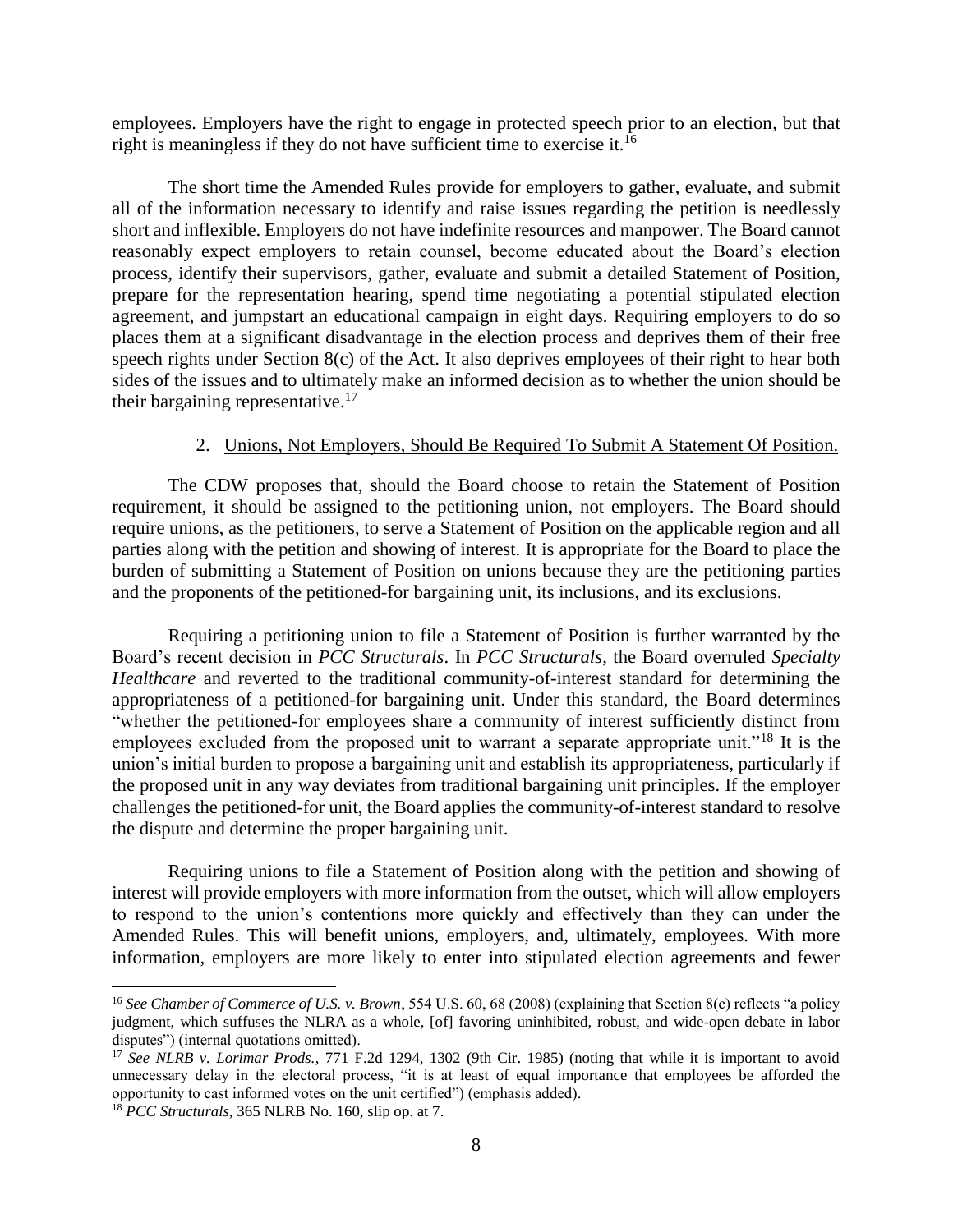representation hearings will need to be held. This is a more practical and efficient allocation of governmental resources.

In the Statement of Position, unions should be required to elaborate on the information provided in the petition, particularly if unions propose a bargaining unit and/or election arrangements that deviate from standard, reasonable practice. For example, because thirty (30) days is a reasonable time period from petition to election, the Board should require unions to explain why the Board should hold an election any sooner than 30 days after the filing of the petition. Similarly, because it is standard practice to hold an election at an employer's place of business, the Board should require unions to explain why the Board should hold the election in any other location. Finally, in addition to bearing the burden of proposing a bargaining unit (as reaffirmed in *PCC Structurals*), unions should bear the burden of asserting all arguments and alleged facts in support of the petitioned-for unit, including individuals or classifications that are allegedly subject to statutory exclusion.

A union's failure to comply with the above requirements should result in immediate dismissal of the petition. This is a fair consequence for a union's non-compliance because a petitioning union has unlimited time to gather and prepare the required arguments, facts, and information before filing a petition and Statement of Position.

#### 3. Employers Should Be Required To File A Counter Statement Of Position.

The CDW also proposes that the Board require employers to file a Counter Statement of Position on the day before the noticed hearing, stating whether they agree or disagree with the petitioned-for bargaining unit configuration (inclusions and exclusions), the election arrangements the union proposed in its petition and Statement of Position, and any other material matters. For example, employers should be entitled to raise arguments regarding possible supervisory exclusion and subsequently insist on a binding determination as to supervisory status. In the event an employer does not believe it is subject to the jurisdiction of the Act, it should so state.

The Board should also require employers to include in the Counter Statement of Position the number of eligible voters in the unit as proposed by the union (but not their names or other identifying information), along with the number of eligible voters in any alternative unit(s) it proposes. Doing so would allow the region to assess the unions' showing of interest before commencing a representation hearing.

## **B. The Board Should Modify The Rules Regarding Notice And Scheduling Of Hearing.**

#### 1. The Board Should Rescind And Modify The Requirement That All Hearings Must Occur Eight Days After Receipt Of The Notice Of Hearing.

The Board should rescind and modify its rule setting the representation hearing exactly eight days after the notice of hearing. As a preliminary matter, as discussed above, the Amended Rules unduly burden employers by requiring them, despite being non-petitioning parties, to gather, evaluate and produce substantial written information before the hearing. It is counterintuitive for the Board to impose a uniform, eight-day timeline from the date the petition is filed to the date the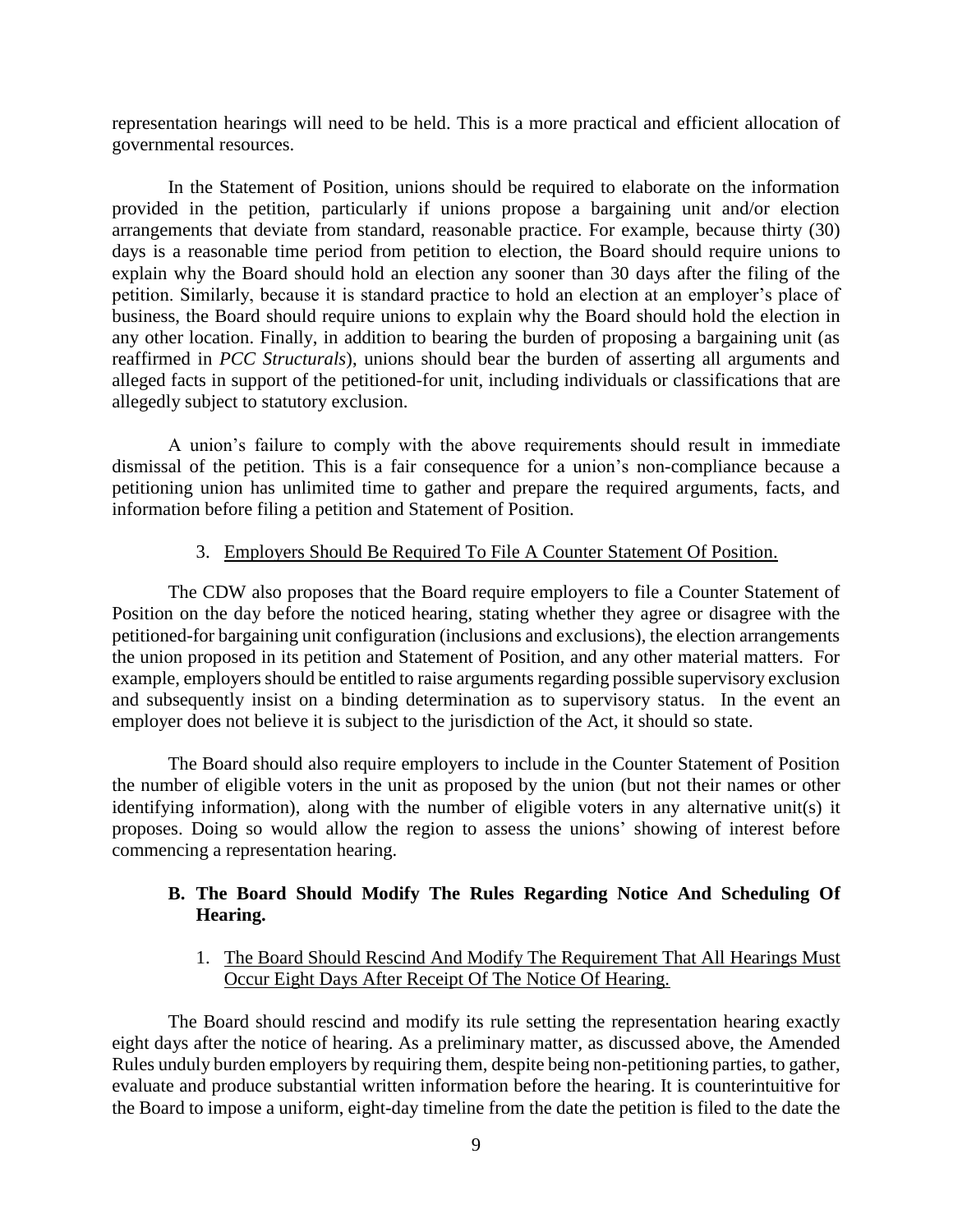representation hearing is held, while at the same time requiring substantially more information from employers than the union.

CDW also urges the Board to modify the Amended Rules to enable the regional directors to manage their dockets and schedule elections based on the complexity of the issues contained in each petition, as well as on the practical realities of the particular situation. In the Amended Rules, the Board claimed that scheduling elections eight days from the notice of hearing "largely codifie[d] best practices in some regions…"<sup>19</sup> The Board also gave regional directors discretion to "postpone the opening of the hearing up to 2 business days upon request of a party showing special circumstances."<sup>20</sup> Except for the potential two-day extension for "special circumstances," regional directors cannot further postpone the hearing absent "extraordinary circumstances."<sup>21</sup> Yet the Board failed to define what constitutes "special" or "extraordinary" circumstances.

The Amended Rules fail to recognize that the eight-day timeframe may not be workable in every situation. For example, they do not allow for consideration of how complicated the legal issues are or how many witnesses are involved. As then-members Miscimarra and Johnson explained in their dissent to the Amended Rules, "concepts of appropriate unit or statutory supervisory status are not readily understood by laypersons and in any event may require significant factual investigation before the required position can be taken. In such situations, the majority is wrong to assert that employers 'already know[] all those things."<sup>22</sup> Significantly, the Board adopted the Amended Rules before returning, in *PCC Structurals*, to the traditional methodology for determining whether a bargaining unit is appropriate.<sup>23</sup> The Board should consider the impact of *PCC Structurals* on scheduling representation hearings before imposing a rigid uniform timeline.

The Amended Rules also give no consideration to practical realities. For example, crucial witnesses may be unavailable to prepare for the hearing or appear at the hearing during the eightday period. As the dissenters to the Amended Rules opined, "it is predictable that employers in other circumstances—not falling within the [Amended] Rule's ambiguous category of 'special' or 'exceptional'—will legitimately require more time."<sup>24</sup> Failing to analyze the complexity in each petition before setting the hearing date creates unnecessary burdens and potentially unnecessary delay. The Board should set the hearing date only after considering the complexity of the issues raised in the petition.

The requirement to set the hearing eight days after the notice of the hearing should be the minimum, not the maximum. At the very least, regional directors should grant a two-day extension as a matter of course and not only when "special circumstances" occur. Additionally, the Board should give regional directors the discretion to examine the complexity of the issues in the petition when determining when to schedule the hearing, and to adequately manage their dockets. If a

<sup>19</sup> 79 Fed. Reg. at 74,309.

<sup>20</sup> *Id.* at 74,361.

<sup>21</sup> *Id.*

<sup>22</sup> 79 Fed. Reg. at 74,442.

<sup>23</sup> *See PCC Structurals*, 365 NLRB No. 160 (overruling *Specialty Healthcare* and reinstating the traditional community-of-interest standard for determining what constitutes an appropriate bargaining unit in representation cases).

<sup>24</sup> *Id.*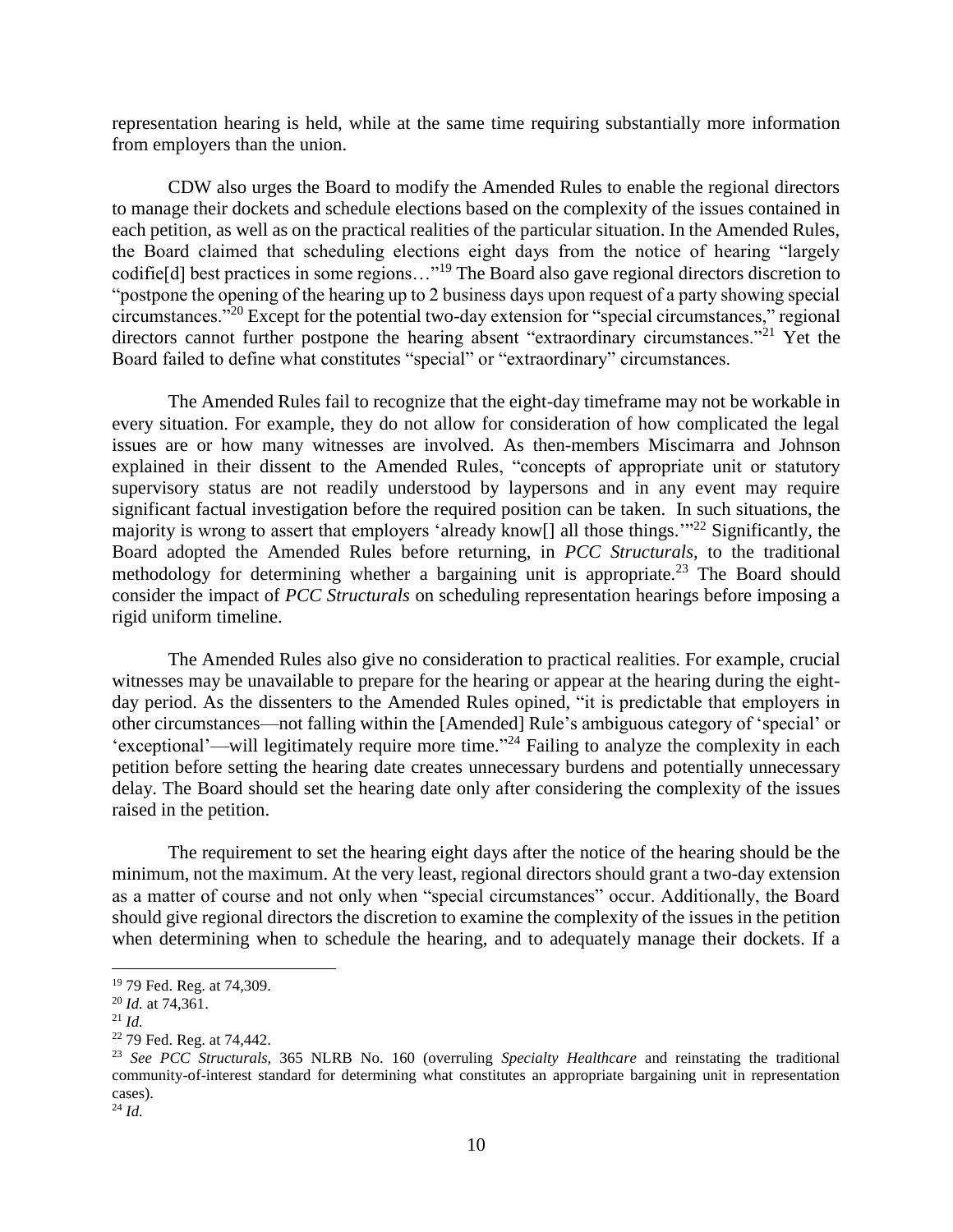petition raises complicated issues (such as the appropriate bargaining unit or the need to interview numerous witnesses) that could require significant factual gathering before an election can take place, regional directors should have the discretion to provide additional time before holding a hearing. One purpose of the Amended Rules was to expedite the election process, but the goal of speed should not cause the Board to spend the government's and the parties' resources on elections that result from inadequately evaluated petitions. Such an approach merely delays the resolution of the dispute and exacerbates, not eliminates, delay.

## 2. The Board Should Rescind The Requirement That Employers Post The Notice of Petition For Election.

CDW believes the Board's requirement that employers post the Notice of Petition for Election is unnecessary because the rules already required employers to post a Notice of Election. Under the Amended Rules, "[w]ithin 2 business days after service of the Notice of Hearing, the employer shall post the Notice of Petition for Election in conspicuous places…"<sup>25</sup> The Rules and Regulations provide that "[t]he Notice of Petition for Election shall indicate that no final decisions have been made yet regarding the appropriateness of the petitioned-for bargaining unit and whether an election shall be conducted."<sup>26</sup> They also require employers to "maintain the posting until the petition is dismissed or withdrawn or the Notice of Petition for Election is replaced by the Notice of Election."<sup>27</sup> Finally, the Rules and Regulations require employers to "post copies of the Board's Notice of Election in conspicuous places, including all places where notices to employees in the unit are customarily posted, at least 3 full working days prior to 12:01 a.m. of the day of the election and [to] also distribute it electronically if the employer customarily communicates with employees in the unit electronically."<sup>28</sup>

The Amended Rules changed the name of the "Initial Notice to Employees of Election" to "Notice of Petition for Election" in order to "reflect that although such petitions seek Boardconducted elections, elections do not necessarily occur in all cases after the filing of such petitions."<sup>29</sup> The Amended Rules also require employers to post the Notice of Petition for Election. CDW does not understand why the Board would change the name to "Notice of Petition for Election" based on its acknowledgement that the election may not occur, and then create a requirement that the notice now be posted. Further, the Board failed to explain why it now requires employers to post a Notice of Petition for Election when employers will eventually have to post a Notice of Election if an election is scheduled. The Board has merely concluded that "the Notice of Petition for Election will provide useful information and guidance to employees and the parties."<sup>30</sup> Because the holding of an election is not certain at the time employers are required to post the Notice of Petition for Election, CDW believes it is unnecessary to require employers to post it. Therefore, the Board should rescind that requirement.

- <sup>26</sup> NLRB Rules and Regulations, at  $\S$  102.63 (a)(2).
- <sup>27</sup> *Id.*
- <sup>28</sup> *Id.* at § 102.67(k).

 $\overline{\phantom{a}}$ <sup>25</sup> *Id.* at 74,362.

<sup>29</sup> 79 Fed. Reg. at 74,379.

<sup>30</sup> *Id.*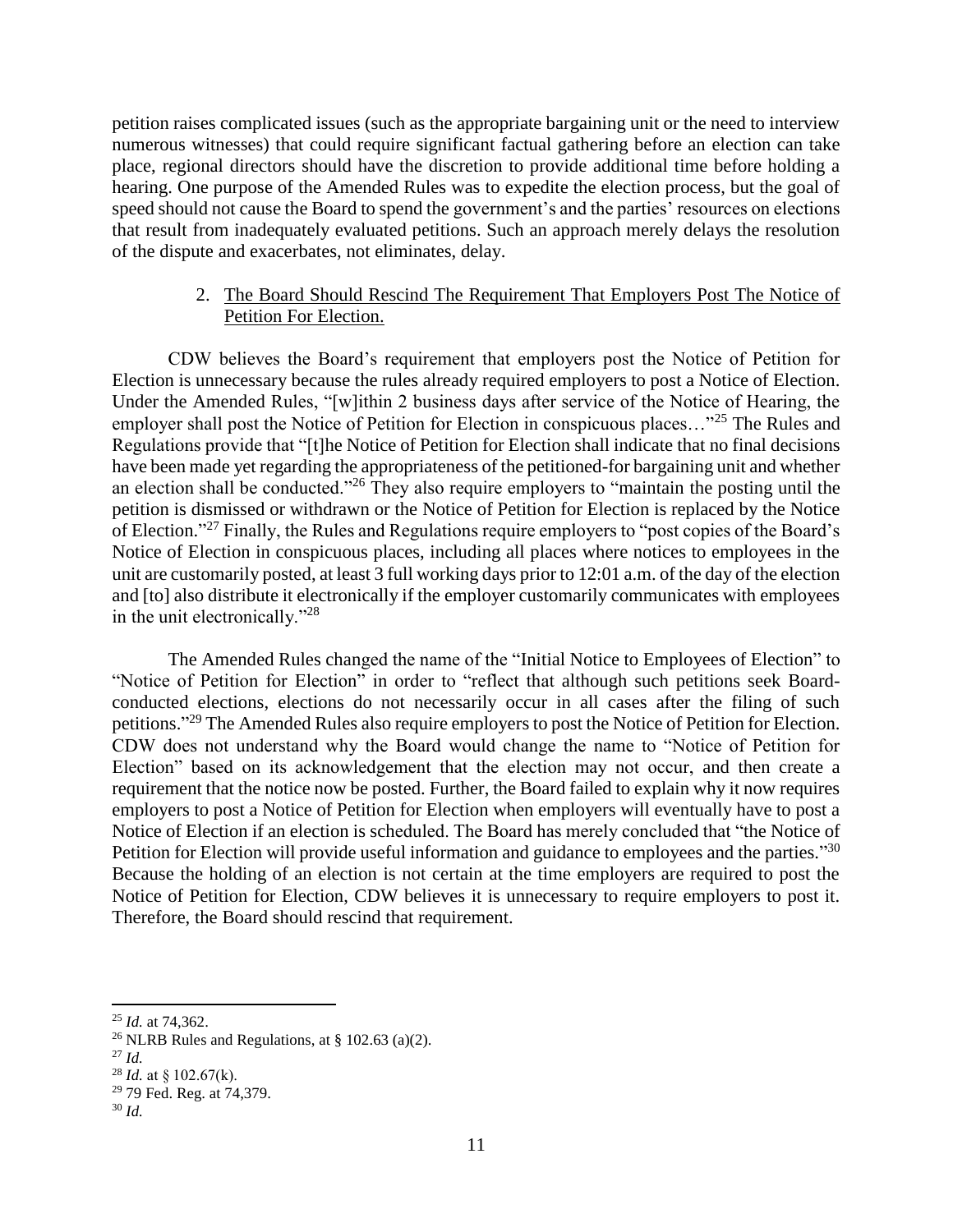### **C. The Board Should Rescind The Amended Rules' Limitations On The Representation Hearings Required By Section 9(c), And Modify The Amended Rules To Require That Eligibility Disputes Be Resolved Before The Election.**

Any discussion about the representation hearing process must start with the statutory requirement in Sections 9(b) and 9(c) of the Act that, read together, state that "in each case," the Board "shall provide for an appropriate hearing."<sup>31</sup> Before the Amended Rules, it was wellestablished Board law that this "appropriate hearing" requirement was necessary not just to determine the existence of a question concerning representation, but also to determine the bargaining unit's configuration. Indeed, "the 'appropriate hearing' requirement has consistently been deemed to require that representation hearings encompass evidence regarding eligibility and inclusion issues."<sup>32</sup>

Despite this clear statutory language and decades of consistent interpretation, the Amended Rules changed the election procedures to effectively eliminate the Section 9(c) hearing requirement. Pursuant to the Amended Rules, a representation hearing is limited solely to a determination as to whether a question concerning representation exists. The regulations further provide that "[d]isputes concerning individuals' eligibility to vote or inclusion in an appropriate unit ordinarily need not be litigated or resolved before an election is conducted."<sup>33</sup> The main reason announced by the Board for this deferral of inclusion and eligibility resolution was that "[i]n many cases, the delay would...be wholly unnecessary when the issue raised in the pre-election request for review is rendered moot by the election results."<sup>34</sup>

As CDW argued in 2011 and 2014, such limitations on the hearing process run contrary to the plain language of the Act and are bad policy. While resolving voter eligibility disputes at the hearing stage may not necessarily have a determinative effect on the outcome of all elections, such a measurement does not – and cannot – truly capture whether workers voting in the election enjoy the "fullest freedom" to determine whether they want to vote for union representation. Indeed, in the context of a Board election, for employees to fully exercise their Section 7 rights, they are entitled to know the identity of all other employees that would be in their bargaining unit before they vote for or against collective representation.<sup>35</sup> Voter confusion and uncertainty as to bargaining unit composition creates less – not more – stability in labor relations and is therefore bad policy.

Employers also have a legitimate interest in knowing which workers are considered statutory supervisors for purposes of the election. As the Board well knows, different standards of

l

<sup>31</sup> 29 U.S.C. § 159(b)-(c).

<sup>32</sup> *See* 79 Fed. Reg. at 74,438; *see also North Manchester Foundry Inc.*, 328 NLRB 372 (1999) (representation hearing did not satisfy requirements of Section 9(c) where the hearing officer "precluded the employer from presenting witnesses and introducing evidence in support of its contention that certain individuals were not eligible voters, and instead directed that resolution of that issue be deferred to the postelection challenge procedure.").

<sup>&</sup>lt;sup>33</sup> NLRB Rules and Regulations, at  $\S$  102.63(a)(2).

<sup>34</sup> 79 Fed. Reg. at 74,410.

<sup>35</sup> *See NLRB v. Beverly Health and Rehab. Servs.*, 120 F.3d 262 (4th Cir. 1977) (per curiam) (unpublished) ("Where employees are led to believe that they are voting on a particular bargaining unit and that bargaining unit is subsequently modified post-election, such that the bargaining unit, as modified, is fundamentally different in scope or character . . . the employees have effectively been denied the right to make an informed choice in the representation election").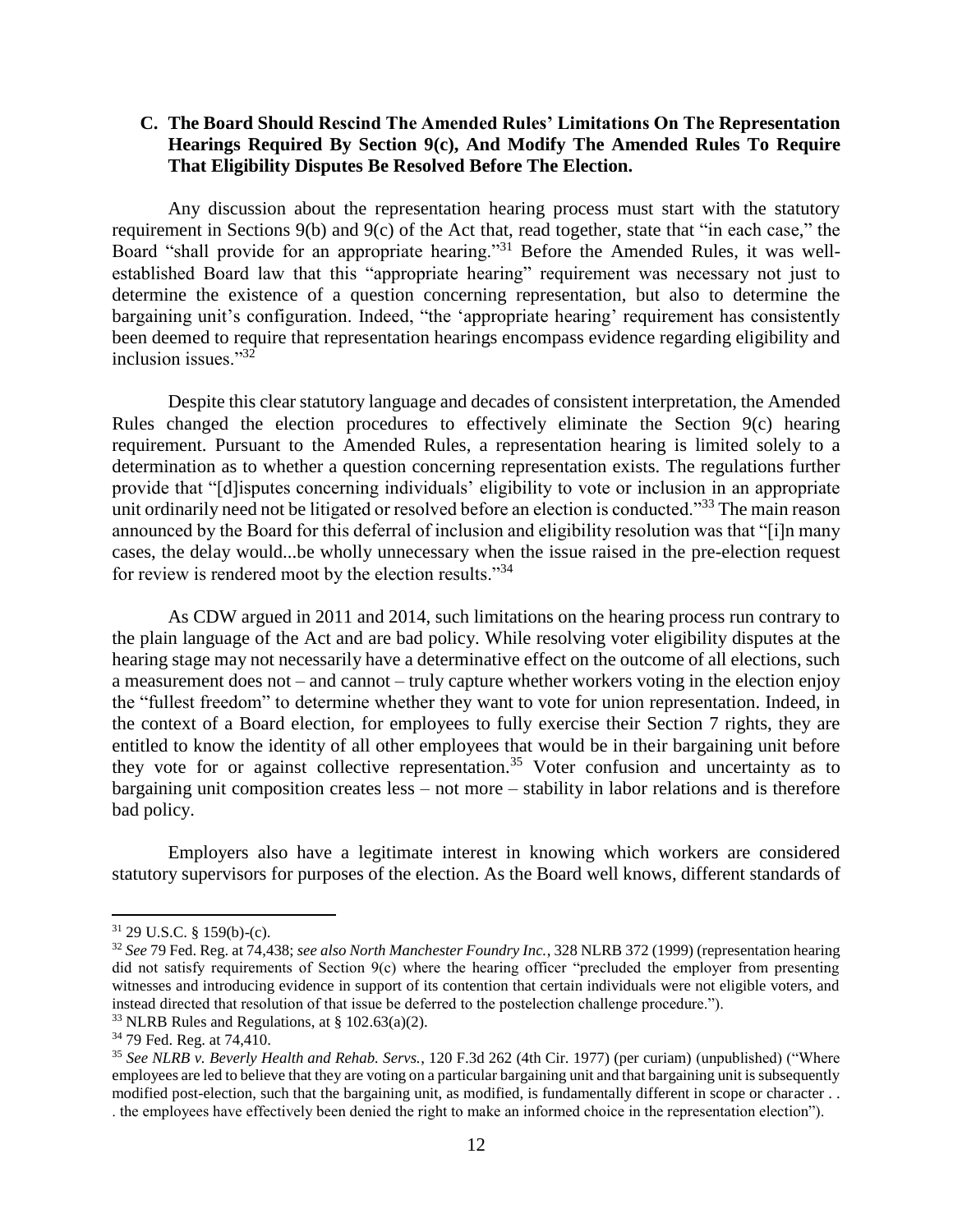election-related conduct apply to workers depending on whether they are a statutory supervisor or an employee. Leaving employers to guess as to the supervisory status of workers could result in unfair labor practices as well as the overturning of election results. Significantly, the Board's election statistics do not capture important information that may happen after the tally of the ballots. This means that the true impact of the deferral of eligibility issues may not be reflected in the Board's statistics.<sup>36</sup>

Recent union elections in the higher education arena demonstrate the failures of a rigid, one-size-fits-all rule for representation elections. Graduate students at Harvard University voted in April 2018 for a second time to determine whether to be represented for purposes of collective bargaining by the Harvard Graduate Students Union-UAW. Yet the original election petition was filed in October 2016 – 18 months ago. The first election, conducted in a massive bargaining unit of over 3,500 eligible voters, resulted in a vote tally of 1,456 to 1,272 against unionization (a 184 vote margin), with 314 challenged ballots. The parties have spent the last 18 months litigating over these challenged ballots, despite the fact that they agreed to a stipulated election and even met prior to the filing of the RC petition to discuss eligibility issues. Even with this initial cooperation, the unique nature of the employer's organizational structure and the short time period established by the Amended Rules for production of the voter list led – perhaps inevitably – to a large number of the workers who voted being subject to challenge and thus the re-run election.<sup>37</sup> The situation at Harvard University is indicative of the problems inherent with a rule based on inflexible timeframes that encourages rushed election agreements, which predictably leads to unresolved matters on election day.<sup>38</sup>

Accordingly, absent an agreement between the parties that is reviewed and approved by the regional director and which the parties waive review thereof, a hearing and subsequent written decision by the regional director should be required in all cases in which any question exists concerning the Board's jurisdiction, the configuration of the bargaining unit, the placement of individuals within or without such unit, and/or the status of any individual or individuals as putative statutory supervisors. Prior to the Amended Rules, this had been the Board's policy dating back to the 1947 Taft-Hartley amendments.

In CDW's 2011 and 2014 comments, it argued that limitations on representation hearings violated Section 9(c) of the Act. This is still true today. The Amended Rules were, and remain, contrary to the plain language of the Act and bad policy. Pursuing speed at all costs is bad policy, especially when pursued at the expense of employees' right to enjoy the "fullest freedom" to determine whether to vote for union representation. CDW urges the Board to return to its longestablished practice of conducting comprehensive evidentiary hearings on all disputed issues prior to holding an election.

<sup>36</sup> *See UPS Ground Freight*, 365 NLRB No. 113, slip op. at fn. 18 (2017).

<sup>37</sup> *See* President and Follows of Harvard Colleges' Motion to Stay Proceedings Pending the Board's Decision of Harvard's Request for Review, Case No. 01-RC-186442 (August 4, 2017).

<sup>38</sup> *See Yale Univ.*, 365 NLRB No. 40, slip op. at 2 (2017) (Member Miscimarra dissenting) (disagreeing with the majority's denial of employer's expedited request for review of the Regional Director's Decision and Direction of Election on the basis that all parties "should be given the benefit of the Board's resolution of election-related issues before voting takes place").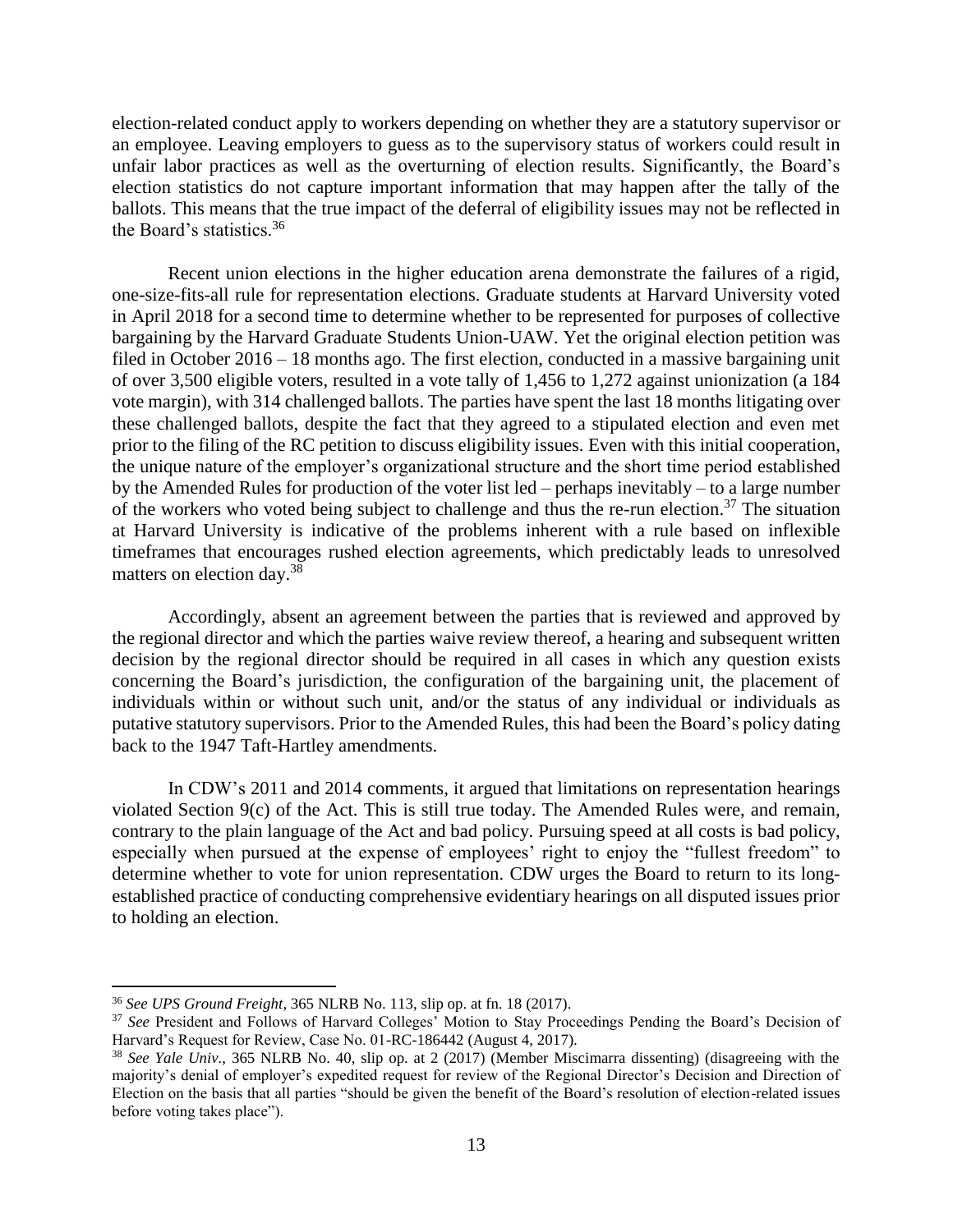### **D. The Board Should Revoke The Delegation Of Its Representation Case Authority To Regional Directors.**

Section 9 of the Act bestows upon the Board the obligation to determine the appropriate unit for collective bargaining, to investigate and provide for hearings, to determine whether a question of representation exists, and to direct elections.<sup>39</sup> Through this role, the Board is responsible for establishing national labor policy and "obtain[ing] uniform application of its substantive rules and avoid[ing] [the] diversities and conflicts likely to result from a variety of local procedures and attitudes towards labor controversies."<sup>40</sup> The Board – not the Board's hearing officers or regional directors – should serve as the ultimate authority for deciding election disputes. That was the case until the Board issued the Amended Rules. Resting ultimate authority in election disputes with the Board ensures consistency and uniformity across the Board's 26 regional offices. On the other hand, delegating national labor policy to hearing officers and regional directors in all but a handful of cases contributes to the fragmentation of labor policy into a "variety of local procedures and attitudes," which is contrary to the consistency and uniformity that Congress sought to maintain by passing the Act.

While Section 3(b) of the Act permits some delegation of authority to regional directors, this delegation has always been subject to the statutory limitation that "the Board may review any action of a regional director delegated to him."<sup>41</sup> The Board first delegated authority to regional directors in representation cases in 1961.<sup>42</sup> In that year, the Board handled 10,599 representation cases<sup>43</sup> and conducted 6,595 elections.<sup>44</sup> In Fiscal Year 2017, the Board only handled 2,357 representation cases<sup>45</sup> and conducted only 1,579 elections.<sup>46</sup> Thus, the practical caseload considerations that may have warranted delegation in 1961 no longer exist.

Moreover, the Amended Rules violate Section 3(b) of the Act because they eliminate the statutory right to seek pre-election Board review except upon a showing of "compelling reasons" and only with "special permission."<sup>47</sup> This standard is inconsistent with the right to seek preelection review of "any action of a regional director."<sup>48</sup> For example, review of important rulings such as the Board's jurisdiction over the employer, whether individuals are statutory employees, whether the election should be barred under one of the Board's election bar doctrines, and whether one or more employers constitute a single or joint employer are now reviewable only if the Board grants "special permission" to appeal. The Board only granted this special permission eight times

 $\overline{\phantom{a}}$ 

<sup>47</sup> 79 Fed. Reg. at 74,309.

<sup>39</sup> *See* 29 U.S.C. § 159.

<sup>40</sup> *Garner v. Teamsters Local 776*, 346 U.S. 485, 490-491 (1953).

<sup>41</sup> 29 U.S.C. § 153(b).

<sup>42</sup> *See* 26 Fed. Reg. at 3,911.

<sup>43</sup> 26th Annual Report of the National Labor Relations Board for Fiscal Year Ended June 30, 1961 at p. 10.

<sup>44</sup> *Id*. at p. 16.

<sup>45</sup> *See* Number of Petitions Filed in FY17, https://www.nlrb.gov/news-outreach/graphs-data/petitions-andelections/number-petitions-filed-fy17.

<sup>46</sup> *See* Number of Elections Held in FY17, https://www.nlrb.gov/news-outreach/graphs-data/petitions-andelections/number-elections-held-fy17.

<sup>48</sup> 29 U.S.C. § 153(b).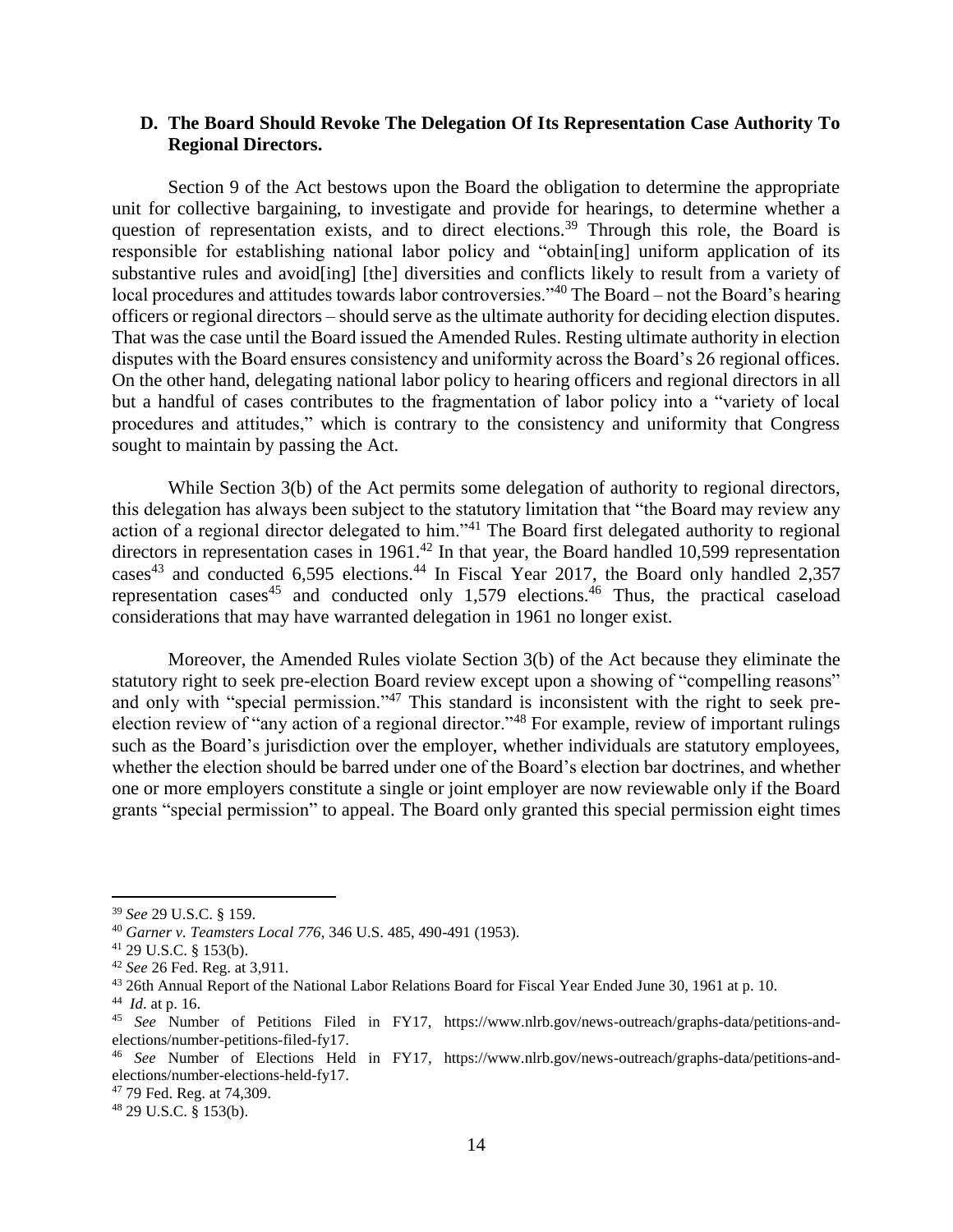in Fiscal Year 2017 out of 48 pre-election Requests for Review.<sup>49</sup> Additionally, even if the Board grants special permission to appeal, by eliminating the presentation of evidence on fundamental issues of eligibility and inclusion, the Amended Rules undermine due process protections and effectively block any meaningful pre-election review of those issues.

With regard to the Board's post-election review of regional directors' decisions in representation cases, the Board's elimination of its review was intended to shorten the time between the tally of ballots and the final certification of representative or election results. This has not been the case. Instead, employers now must refuse to bargain with the union – inviting a socalled "technical  $8(a)(5)$ " charge—and risk being found in violation of the law. The lack of meaningful review extends the period of uncertainty with respect to employers' legal obligations and interference with the normal operation of their businesses while they navigate the time consuming and expensive process of taking a case to the Board through the unfair labor practice process, and then possibly to federal court. Under the former rules, the Board could review these issues as a a matter of right in a post-election appeal. The elimination of the Board's post-election review as a matter of right has resulted in less, not more, efficiency in the representation case process.

### **E. Alternatively, The Board Should Modify The Election Rules To Mandate Board Review And Resolution Of Issues Raised At The Hearing.**

As explained above, the Amended Rules eliminate meaningful review of decisions by regional directors in derogation of the Board's statutory obligations. The absence of such meaningful review is contrary to Section 9(a) of the Act because it requires employees to vote without requisite information about, for example, who is in the bargaining unit.<sup>50</sup> There is no practical justification for denying the opportunity for Board review before a vote is held. Accordingly, the Amended Rules should be modified to require the Board to fully consider and act upon any request for review before any vote is held. This would merely restore the Board's prior practice.

## **F. The Board Should Rescind The Expanded Voter Eligibility List Disclosure Requirements And Revert To The Disclosures Required By** *Excelsior Underwear***.**

In *Excelsior Underwear*, the Board established the requirement that employers must file an election eligibility list with the regional director within seven days after approval of an election agreement or issuance of a decision and direction of election.<sup>51</sup> The eligibility list consisted of the

<sup>&</sup>lt;sup>49</sup> See NLRB's Response to the ABA Practice and Procedure Committee's February 2, 2018 Letter to the Board, available, https://www.americanbar.org/content/dam/aba/events/labor\_law/2018/papers/ABA%20Mid-Winter%20Meeting%20Questions%20-%20Answers.authcheckdam.pdf

<sup>50</sup> *See, e.g., NLRB v. Beverly Health & Rehab. Servs., Inc.*, 120 F.3d 262, 1997 WL 457524, at \*4 (4th Cir. Aug. 12, 1997); *see also NLRB v. Parsons Sch. of Design*, 793 F.2d 503, 507-08 (2d Cir. 1986) (finding a post-election change in unit size of about 10% denied employees the right to an informed vote); *NLRB v. Lorimar Prods.*, 777 F.2d 1294, 1302 (9th Cir. 1985) (holding that a unit reduction from 17 employees in two classifications to 11 employees in one classification required a new election); *Hamilton Test Sys. v. NLRB*, 742 F.2d 136, 140-41 (2d Cir. 1984) (ruling that reduction of unit by 50% and removal of two classifications rendered election results void).

<sup>51</sup> *See Excelsior Underwear, Inc.*, 156 NLRB 1236, 1239-40 (1966).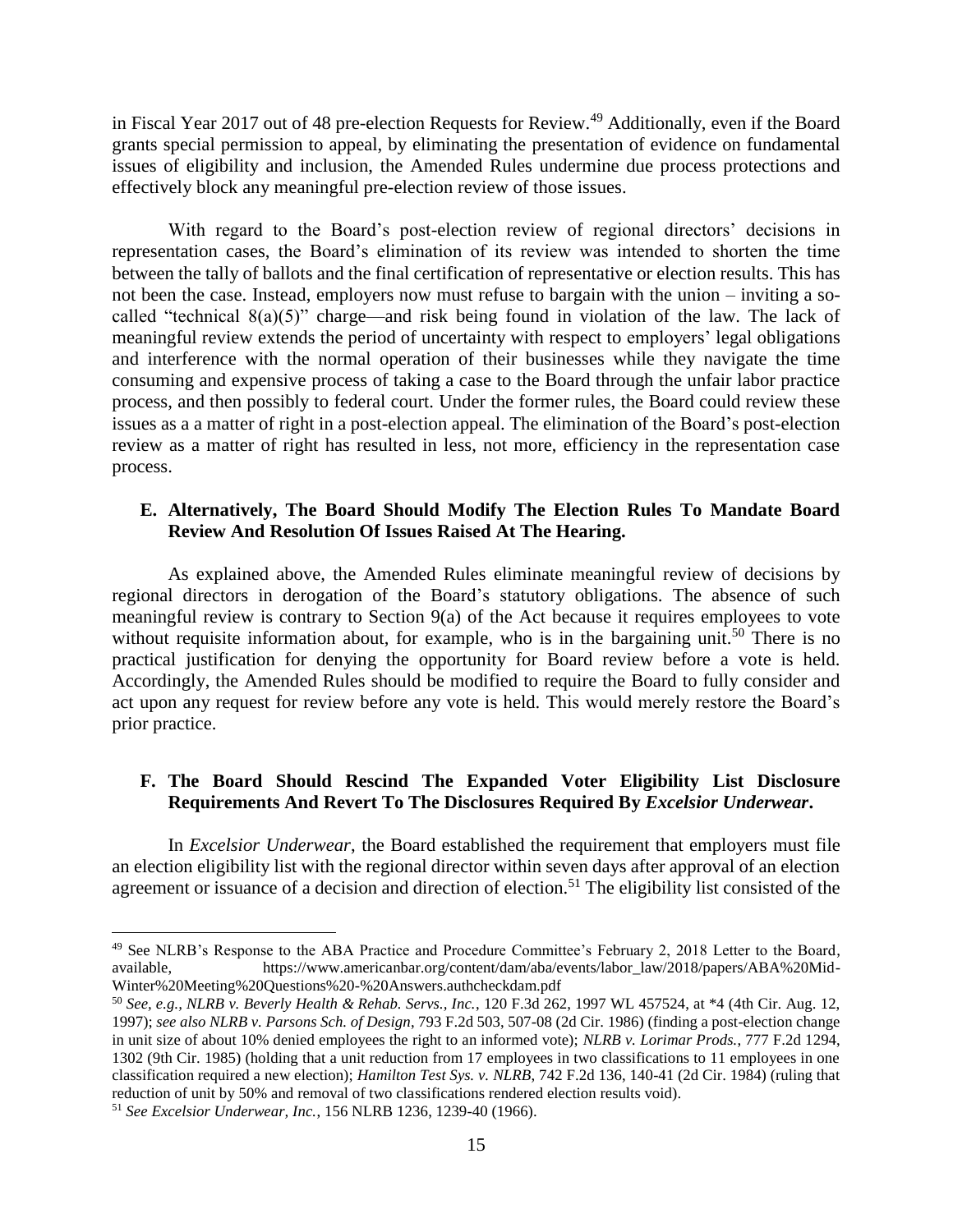names and home addresses of the employees eligible to vote in the election. The regional director would then make the list available to all parties to the representation case. *Excelsior Underwear*  also established that failure to provide the regional director with the election eligibility list during the designated timeframe is grounds for setting aside the results of the election.

The Amended Rules substantially changed the *Excelsior Underwear* requirements, which the Board had employed and parties had relied upon for nearly 50 years. The Amended Rules dramatically expanded the nature and quantity of employee information that employers must provide to regional directors and the parties to the representation case. In addition to providing eligible employees' names and home addresses, the Amended Rules require employers to include the following information in an election eligibility list: employees' personal email addresses, home phone numbers, personal cell phone numbers, work locations, shifts, and job classifications.<sup>52</sup> Despite demanding that employers provide significantly more information in the election eligibility list, the Amended Rules dramatically shortened the time period in which employers must provide that information from seven calendar days to two business days after approval of an election agreement or issuance of a decision and decision of election.<sup>53</sup> An employer's failure to provide the regional director and other parties with the expanded election eligibility list within two business days is grounds for setting aside the results of an election.

The Board should rescind the Amended Rules' expanded disclosure requirements and revert to *Excelsior Underwear* for several reasons. First, the Amended Rules did not adequately address why the Board needed to expand government-mandated, non-voluntary access to employees' personal information. Second, the Amended Rules did not adequately address why the Board's apparent need to expand this access outweighs employees' legitimate and substantial privacy considerations. Finally, the Amended Rules inexplicably demanded that employers produce significantly more information about employees within a dramatically shorter period. The Board lacked adequate justification for implementing each of these enhanced requirements, and it should now take advantage of the opportunity to revert to *Excelsior Underwear*, which established much more reasonable and workable disclosure requirements for employers and employees alike.

## 1. The Board Failed To Justify Its Expanded, Government-Mandated, Non-Voluntary Access To Personal Information Employees Reasonably Expect To Remain Private.

A glaring flaw in the Amended Rules' expansion of the voter list disclosure requirements was the Board's failure to adequately justify changing what had been good Board law for nearly 50 years. Although the Board correctly recognized that it was required to balance the need for the additional information with the costs of obtaining that information, the only justification it provided for expanding the nature and quantity of employee information that employers must provide was technological advancements.<sup>54</sup> Improvements in technology may justify changing the *format* in which employers must provide employee information (for example, by email instead of U.S. Mail), but they do not, standing alone, justify a dramatic expansion of the *types* and *quantity*  of employee information that employers must provide. The Act "does not command that labor

 $\overline{\phantom{a}}$ <sup>52</sup> *See* 79 Fed. Reg. at 74,335.

<sup>53</sup> *Id.*

<sup>54</sup> *Id.* at 74,339.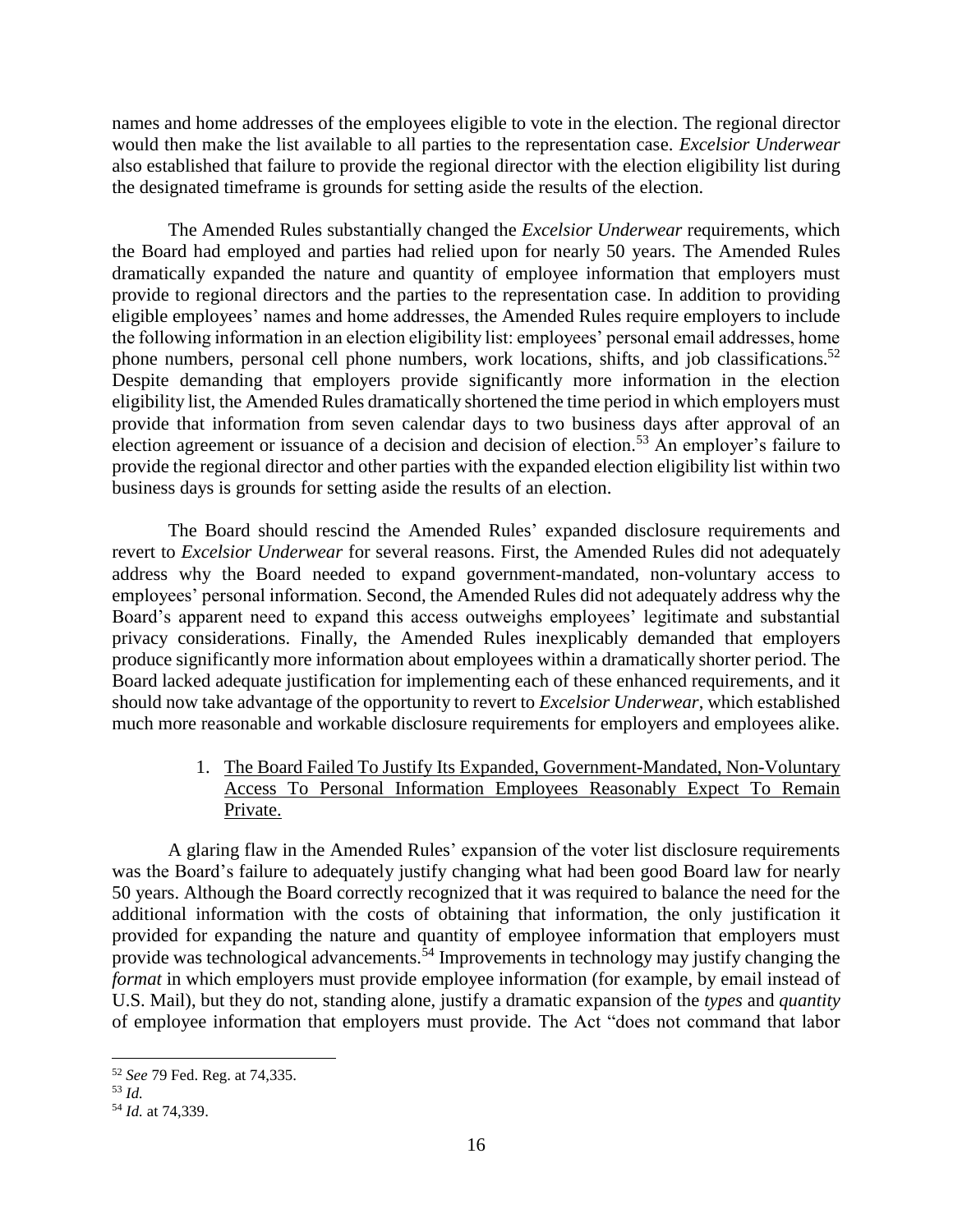organizations as a matter of law, under all circumstances, be protected in the use of every possible means of reaching the minds of individual workers."<sup>55</sup> Just because technology improves does not mean the Board must, or even may, allow unions to contact employees in every conceivable medium. However, with minimal justification, that is exactly what the Amended Rules allow unions to do by requiring employers to provide employees' home addresses, personal e-mail addresses, home phone numbers, and personal cell phone numbers. Despite the Board's clear holding in *Steelworkers (Nutone)*, one is left to wonder what communication mediums labor organizations *cannot* use to "reach[] the minds of individual workers."<sup>56</sup>

## 2. The Amended Rules Do Not Adequately Address Why Unions' Purported Need For Additional Employee Information Outweighs Employees' Substantial And Legitimate Privacy Expectations And Concerns.

Glaringly absent from the Amended Rules' expansion of the voter eligibility list disclosure requirements is any meaningful explanation by the Board of why unions' purported need for more information on eligible voters outweighs those voters' privacy rights in their personal information. Much of the information the Amended Rules now require employers to provide is confidential and sensitive and employees expect their employers not to provide it to third parties without their consent. In adopting the Amended Rules, the Board paid lip service to "the public's increased concern with privacy issues due to incidents of identity theft, government surveillance and hacking of retailers' electronic databases," but it hastily and summarily disregarded these legitimate concerns and insisted that "the risks associated with these speedy and convenient tools are part of our daily life" and are risks that "are worth taking and as a practical matter, must be taken."<sup>57</sup> The Board never provided an adequate justification for its belief that this risk *must* be taken (inevitably, by the employees whose information is placed at risk), particularly without implementing important safeguards before doing so.

The Board's insistence that the Amended Rules protect employee privacy concerns by limiting the scope, recipients, permissible usage, and duration for which the employee information can be used rings hollow. The Board asserted, for example, that a cell phone number is not entitled to the same degree of protection as medical records and "may reasonably be viewed as less private."<sup>58</sup> However, technology experts now warn that hackers and identity thieves are increasingly using personal cell phone numbers to steal personal and confidential information.<sup>59</sup> Moreover, CDW member employers have reported numerous complaints from employees after providing the expanded voter eligibility list to the union about the employer providing their cell phone numbers to third parties who they never wanted to have that information.

Particularly telling of the Board's disregard for employees' legitimate privacy concerns was its lack of any meaningful consideration and discussion of giving employees an opportunity to opt out of having their employers share certain pieces of their personal information with unions. Rather, the Board summarily rejected opt-out provisions, arguing that it "has recognized that even

<sup>55</sup> *NLRB v. Steelworkers (Nutone)*, 357 U.S. 357, 363-64 (1958).

<sup>56</sup> *Id.*

<sup>57</sup> 79 Fed. Reg. at 74,342.

<sup>58</sup> *Id.* at 74,344.

<sup>59</sup> *See, e.g.*, *Hackers Are Coming for Your Cell-Phone Number*, MIT Technology Review, https://www.technologyreview.com/the-download/608711/hackers-are-coming-for-your-cell-phone-number/.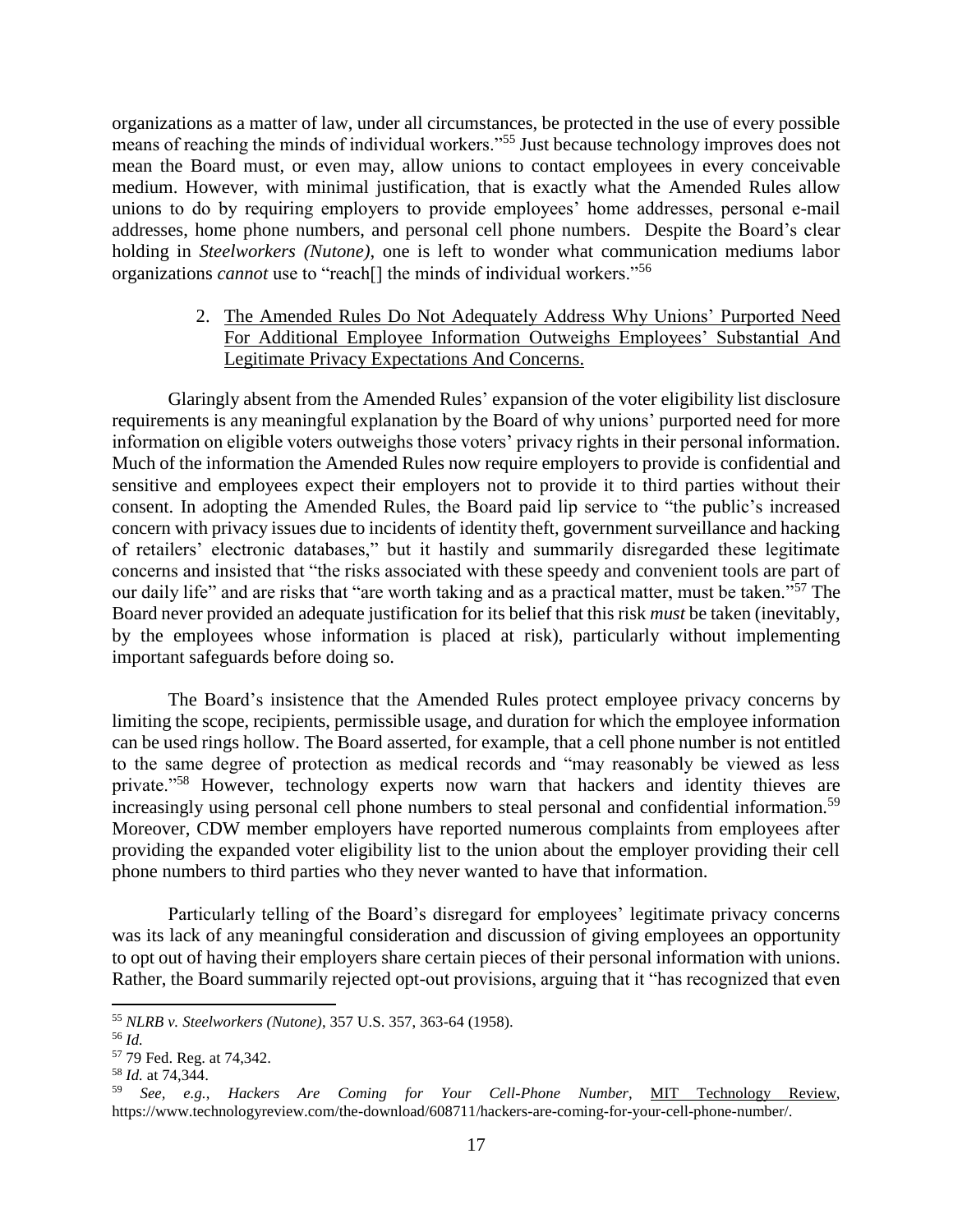unsolicited contact by the union remains an important part of the basic Section 9 process," and opt-out provisions would conflict with the intent of *Excelsior Underwear* by somehow preventing employees from receiving sufficient information from unions.<sup>60</sup> This argument ignores a fundamental principle of the Act – employee choice – and arrogantly assumes that the Board, not employees, knows what is best for employees. Moreover, it highlights the driving force behind the Amended Rules – namely, a rush to increase union density at the expense of employee privacy and other employee rights, employer due process and stable bargaining relationships.

## 3. The Amended Rules Inexplicably Require Employers To Produce Significantly More Information About Employees Within A Dramatically Reduced Time Period.

Finally, the Board should rescind the expanded voter list requirements because, again without explanation, the Amended Rules require employers to produce significantly more information about employees in a dramatically shorter time – just two (2) business days. Unsurprisingly, the Board's justification for the change was that advances in recordkeeping, retrieval, and record transmission technology make it unnecessary to give employers more than two (2) days to compile the required information.<sup>61</sup> This appeal to technological advancements again misses the point and is simply impractical and unreasonable.

The Amended Rules completely ignore the fact that not all businesses use modern technology to conduct their operations. In adopting them, the Board also arrogantly assumed that employers who have received a notice of election have nothing better to do than expend copious amounts of their time, energy, and resources compiling information for unions and the Board. Even for those employers who are more sophisticated, they do not necessarily keep all required employee information in the same databases or in the prescribed format. Furthermore, it is not always a straightforward, simple task for employers to determine who is eligible to vote in an election. To the contrary, in many industries, that determination can be complex and timeconsuming. Just as it has elsewhere in the Amended Rules, the Board, without adequate justification, has placed speed and the needs of unions above all other considerations.

## 4. The Board Should Return To *Excelsior Underwear*'s Voter Eligibility List Requirements.

Thankfully, there is a simple and adequate remedy for the Board's mistake in needlessly expanding *Excelsior Underwear*'s voter eligibility list requirements – return to the disclosures required by *Excelsior Underwear*. *Excelsior Underwear* proved more than adequate for unions, employers, and the Board alike for nearly 50 years. Employers should once again be required to provide a voter eligibility list that only contains the names and home addresses of employees eligible to vote in the election, and should be given seven (7) calendar days to do so. Additionally, in light of the large number of instances under the Amended Rules where petitioners withdraw after obtaining a voter eligibility list (which can only be required as a means to communicate with eligible voters), such lists should not be made available until there is a final determination as to the configuration of the unit and the inclusion or exclusion of any disputed individuals or

<sup>60</sup> 79 Fed. Reg. at 74,346.

<sup>61</sup> *See* 79 Fed. Reg. at 74,353.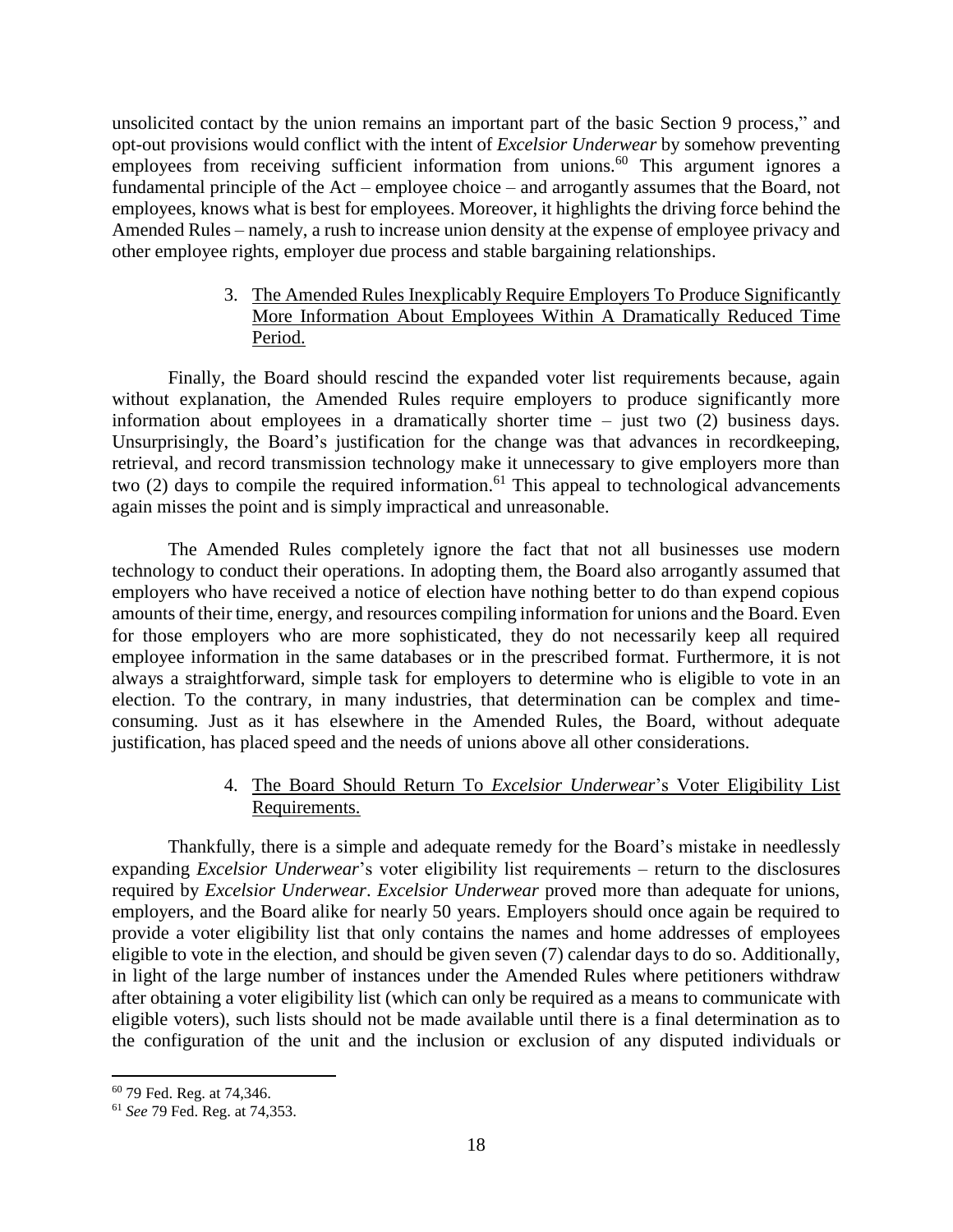categories. Then, once the petitioner is in receipt of the voter eligibility list, if it subsequently withdraws its petition, it should be barred from filing a new petition in the same or similar unit for one (1) year.

### **G. The Board Should Rescind The Blocking Charges Policy.**

### 1. The Blocking Charge Policy Fails To Improve The Efficiency Of Elections.

The Board's current blocking charge policy is unnecessary because it fails to achieve the Board's express goals when promulgating the Amended Rules. The Board explained that the Amended Rules were intended to "remove the unnecessary barriers to the fair and expeditious resolution of representation cases," to "simplify representation-case procedures," to make best practices "more transparent and uniform across regions," to eliminate "duplicative and unnecessary litigation," and to reduce unnecessary delay. $\overline{6}^2$  The blocking charge policy undermines instead of accomplishes the Board's stated goals, and should be eliminated.

Before the Amended Rules, unions could file "blocking charges" to delay elections until the charges were resolved. Consequently, elections were often delayed while unfair practice charges were resolved. To eliminate delays caused by the filing of a charge, the Amended Rules required that when:

> any party to a representation proceeding files an unfair labor practice charge together with a request that it block the processing of the petition to the election, or whenever any party to a representation proceeding requests that its previously filed unfair labor practice charge block the further processing of a petition, the party shall simultaneously file, but not serve on any other party, a written offer of proof in support of the charge."<sup>63</sup>

The offer of proof must include "the names of the witnesses who will testify in support of the charge and a summary of each witness's anticipated testimony," and "[t]he party seeking to block the processing of a petition shall also promptly make available to the regional director the witnesses identified in its offer of proof."<sup>64</sup> After reviewing the offer of proof, regional directors determine whether objectionable conduct has occurred and whether to stay the processing of the petition.<sup>65</sup> Under the Amended Rules, regional directors will not block a representation election unless the party filing the unfair labor practice charge files a request that the petition so requests and provides its offer of proof.<sup>66</sup> The Board explained that adding the offer-of-proof requirement "codifies what had been best practice while adding an offer-of-proof requirement that will expedite investigation and help weed out meritless or abusive blocking charges." 67

<sup>62</sup> 79 Fed. Reg. at 74,308.

<sup>63</sup> NLRB Rules and Regulations, § 103.20.

<sup>64</sup> *Id.*

<sup>65</sup> *Id.*

<sup>66</sup> Casehandling Man. Pt. 1 Sec. 11700-11886 (N.L.R.B.), § 11730.

<sup>67</sup> 79 Fed. Reg. at 74,310.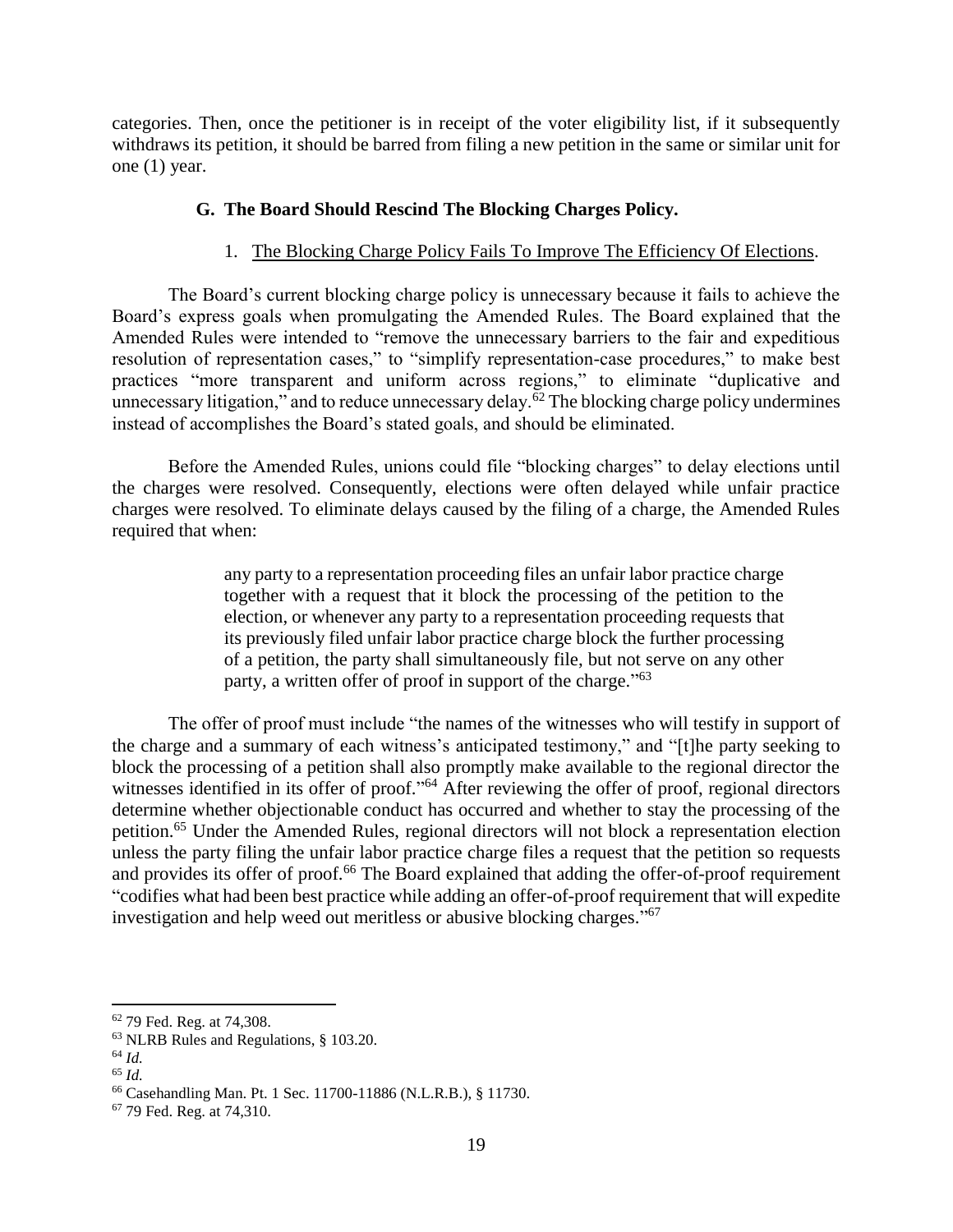Yet, the Board failed to explain how the Amended Rules' offer-of-proof requirement expedites the investigation or why a party should have the ability to block an election in the first place. <sup>68</sup> Moreover, the Board failed to establish a timeframe in the Amended Rules by which regional directors must investigate the claims in the offer of proof. As the dissent to the Amended Rules observed, the blocking charge policy does "not, standing alone, adequately address the frequent substantial delay in processing election petitions caused by blocking charges."<sup>69</sup> Furthermore, as the dissent noted, the Amended Rules' "incorporation of the current blocking charge policy with minimal pre-complaint changes provides nothing of meaningful value and leaves completely unaffected the enormous delays caused by this policy."<sup>70</sup> Because the blocking charge policy does not prevent litigation or reduce unnecessary delay, the Board should eliminate it.

Further, CDW is concerned by numerous reports from its members that regional directors are not applying the blocking charge policy consistently. Eliminating the blocking charge policy would make election proceedings more transparent and uniform across regions. Preventing parties from "blocking" elections would ensure that elections are conducted on a predictable schedule and within a reasonable timeframe, which would benefit employers, unions, and employees. Further, it would ensure that regional directors follow Board law consistently and apply the blocking charge policy to all types of petitions, including RC petitions, RD petitions, and RM petitions.<sup>71</sup> While Board decisions support applying the blocking charge policy to decertification cases,  $72$  some courts have implied that it might be improper to "block" decertification cases.<sup>73</sup> Abolishing the blocking charge policy would ensure that regional directors preside uniformly over all elections.

Eliminating the blocking charge policy also would protect employees' fundamental right to vote under the Act. When regional directors stay elections, they place employees' voting rights in limbo.<sup>74</sup> It can – and often does – take years to resolve the resulting litigation and allow employees to exercise their right to vote. In such cases, many of the employees who signed or refused to sign the election petition have left the workplace disenfranchised.

Finally, eliminating the blocking charge policy would not infringe on the rights of a party who believes that objectionable conduct has occurred. Parties can file post-election objections within seven days after the election.<sup>75</sup> A party's objections only need to contain "a short statement" of the reasons for the objections" and "a written offer of proof identifying each witness the party

<sup>68</sup> *Id.*

<sup>69</sup> *Id.* at 74,455-74,456.

<sup>70</sup> *Id.* at 74,456.

<sup>71</sup> Casehandling Man. Pt 1 Sec. 11700-11886 (N.L.R.B.), § 11730.

<sup>72</sup> *See Multi-Color Co.*, 114 NLRB 1129, 1137 (1955), *enforcement denied on other grounds by NLRB v. Multi-Color Co.*, 250 F.2d 573 (6th Cir. 1957); *International Powder Metallurgy Co., Inc*., 134 NLRB 1605 (1961) (same). <sup>73</sup> *See NLRB v. Minute Maid Corp.*, 283 F.2d 705 (5th Cir. 1960); *NLRB v. Gebhardt-Vogel Tanning Co.*, 389 F.2d 71

<sup>(7</sup>th Cir. 1968).

<sup>74</sup> *See T-Mobile v. NLRB*, D.C. Cir. Case No. 17-1065 (March 28, 2018) (Sentelle, J., dissenting) (noting that the Board's blocking charge policy causes "unfair prejudice"); *see also NLRB v. Minute Maid Corp*., 283 F.2d 705, 710 (5th Cir. 1960)("[T]he Board is [not] relieved of its duty to consider and act upon an application for decertification for the sole reason that an unproved charge of an unfair practice has been made against the employer. To hold otherwise would put the union in a position where it could effectively thwart the statutory provisions permitting a decertification when a majority is no longer represented").

<sup>75</sup> *See* NLRB Form 5547.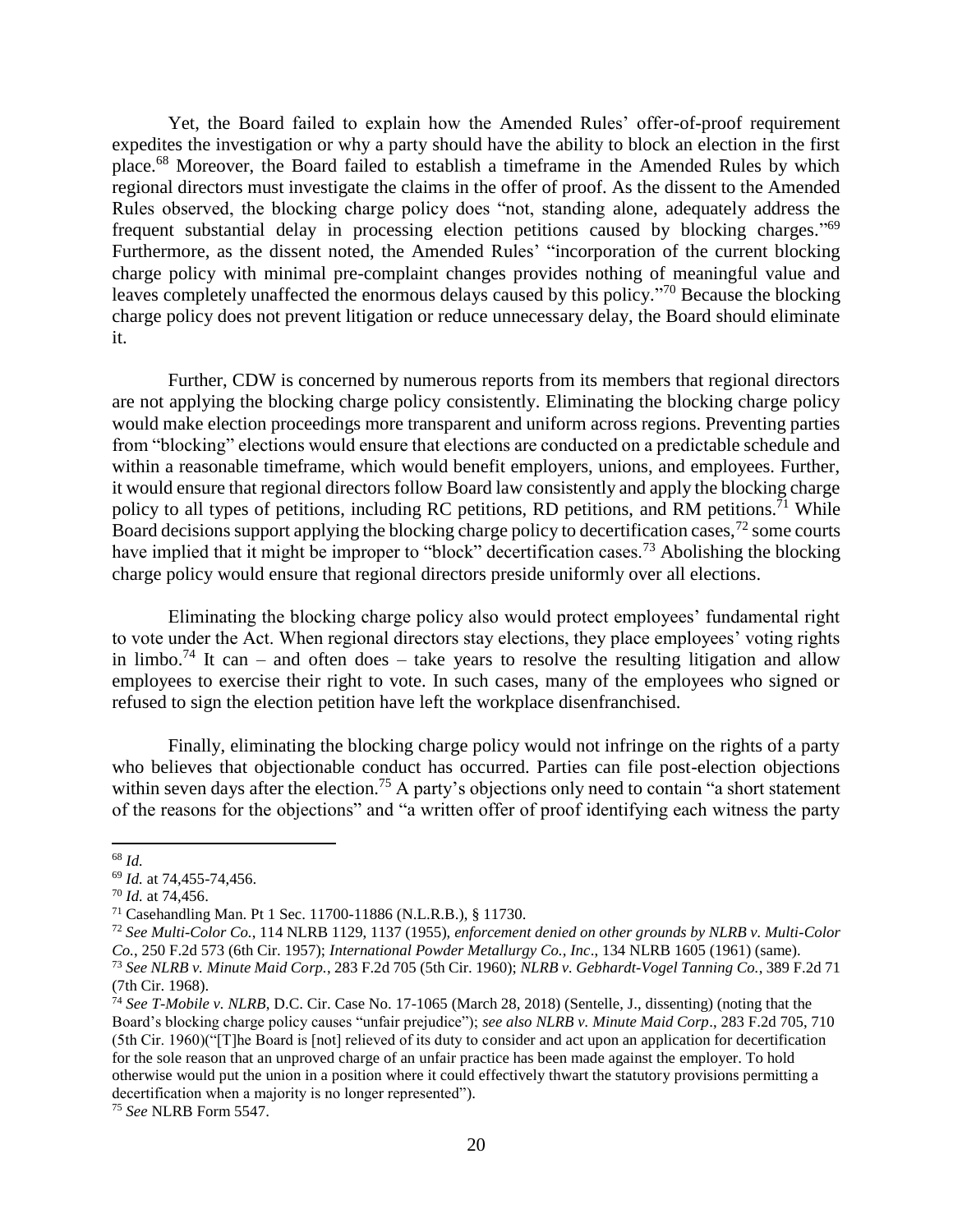would call to testify concerning the issue and summarizing the witness's testimony."<sup>76</sup> If regional directors determine that grounds exist to set aside the election, they can hold a rerun election.<sup>77</sup> By shifting litigation from the pre-election phase to the post-election phase, the Board would decrease litigation because a union's prevailing in the election would moot most any objection, promoting the Board's expressed desire for efficiency in the election process. The blocking charge policy is not merely unnecessary, it is counterproductive. The Board should rescind it.

# **H. The Board Should Examine And Redefine The Definition Of "Majority" For Certification Purposes.**

## 1. Background Of The Board's Current Political Majority Rule.

Section 9(a) of the Act provides that "representatives designated or selected for purposes of collective bargaining by a majority of the employees in a unit appropriate for such purposes, shall be the exclusive representative of all the employees in such unit for the purposes of collective bargaining."<sup>78</sup> When a Question Concerning Representation ("QCR") exists, whether because of an RC, RD or RM petition, the Board has historically held that "a majority" is determined by the majority of those who cast ballots, as compared to the majority of those actually in the unit.<sup>79</sup> The Act, at Section 8(a)(2), prohibits employers from recognizing and bargaining with a union that does not actually represent a majority of the employees in a particular unit. $80$  In other contexts, however, the Board does require either that a true majority of voters actually vote for a particular outcome, or that proof of a certain amount of the overall unit desire an outcome or action. For example, in a deauthorization (UD) election, the Board requires that an actual majority of those in a particular bargaining unit vote to eliminate a union security clause. Before an employer may withdraw recognition from an incumbent union, it must possess objective proof that the union has, in fact, lost the support of a majority of the employees in the bargaining unit. $81$ 

# 2. The Current Political Majority Rule Is Inconsistent With The Act.

The Board has created tension between two equally important statutory mandates. First, the Act's requirement that employers recognize and bargain in good faith with a union that represents the majority of workers in an appropriate unit; and second, that employers must not recognize and bargain with a union that does not represent a majority of such employees. How the Board determines that majority is different depending on the circumstances. In a Board-conducted election, a simple majority of the employees who vote control the outcome. As a result, unions can win and lose their status as the exclusive bargaining representative of the employees based on the votes of a minority of the employees in the unit. Similarly, employers must bargain with a union

 $\overline{\phantom{a}}$ <sup>76</sup> *Id.*

<sup>77</sup> For example, in *Yale University*, 365 NLRB No. 40 (2017), and *European Imports*, 365 NLRB No. 41 (2017), the Board refused to stay elections, but allowed parties to preserve their pre-election claims – thus leaving the substantive legal claims intact, while making the process more efficient by deferring resolution until after the election, at which time the election results may have mooted those claims.

<sup>78</sup> 29 U.S.C. § 159(a).

<sup>79</sup> *See New England Transp. Co.*, 1 NLRB 130 (1936); *Associated Press*, 1 NLRB 686 (1936); *R.C.A. Mfg. Co. Inc.*, 2 NLRB 159 (1936).

<sup>80</sup> *See* 29 U.S.C. § 158(a)(2); *Garment Workers (Bernhard-Altmann Texas Corp.) v. NLRB*, 366 U.S. 731, 738 (1961).

<sup>81</sup> *See Levitz Furniture*, 333 NLRB 717, 725 (2001).